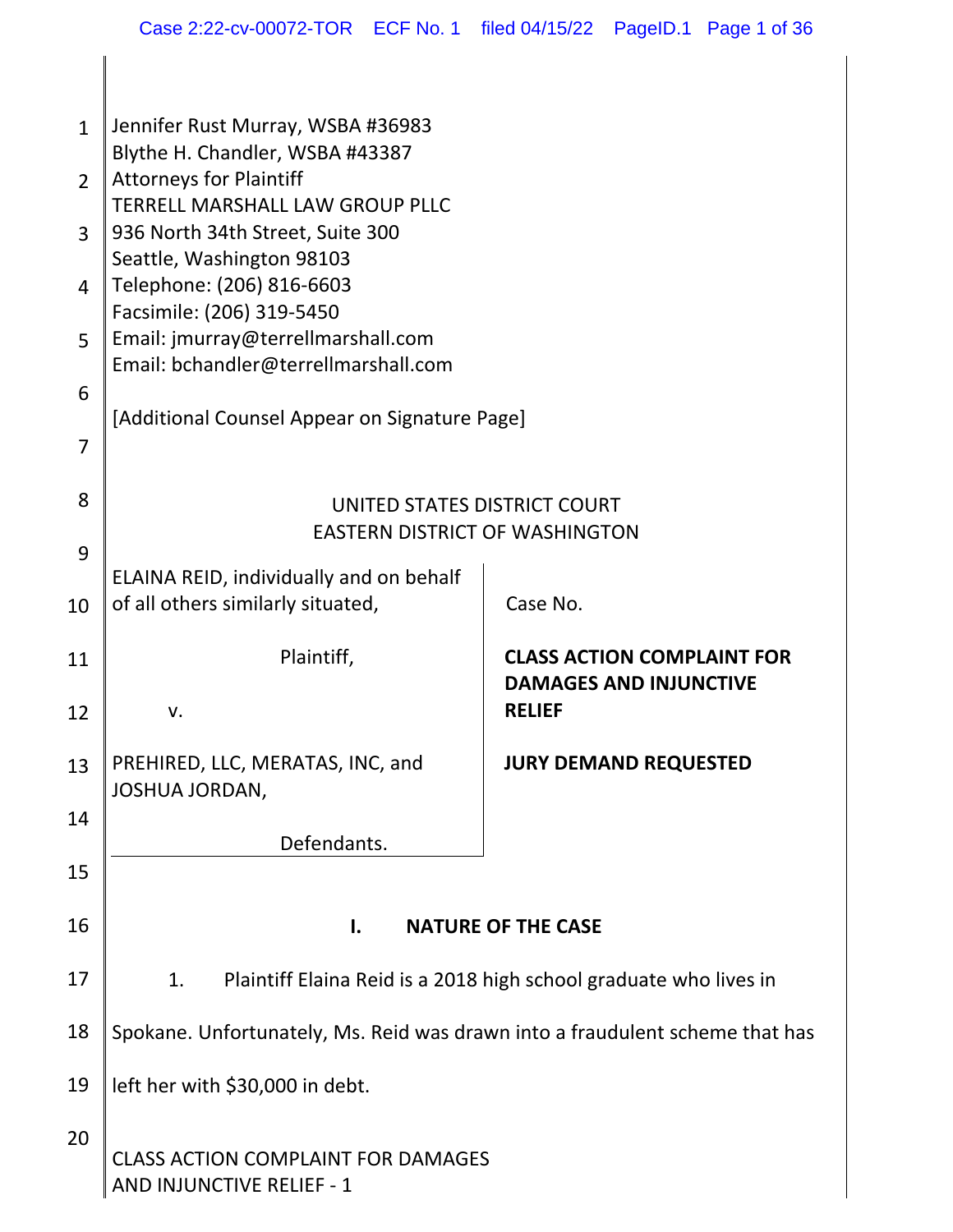1

2 3 4 5 6 7 2. Ms. Reid was close to receiving her associates degree at a local community college and thinking about applying to a program to become a surgery technician when she learned about Defendant Prehired LLC. Prehired's online program was supposed to give her the training she needed to make money as a software sales representative. Prehired also offered continuing education to help students employed as software sales representatives get promotions and move into managerial roles.

8 9 10 11 12 13 14 15 16 17 18 19 20 3. Ms. Reid could not afford the \$15,000 price tag to enroll in Prehired's course, but Prehired, through its founder and CEO Joshua Jordan, told her she could finance her training by entering into an income share agreement (ISA), which required her to pay 12.5% of any income exceeding \$40,000 to Prehired for forty-eight months after she landed a job. Exhibit A. In exchange, Prehired agreed to provide Ms. Reid access to its training program called Prehired Science‐Based Sales. Defendant Meratas, Inc. designed and implemented Prehired's ISA program. Two years after signing the ISA, Ms. Reid has paid \$3,944.46 on her ISA. Ms. Reid was required to make those payments even though her income fell below the ISA's \$40,000 minimum threshold for making payments.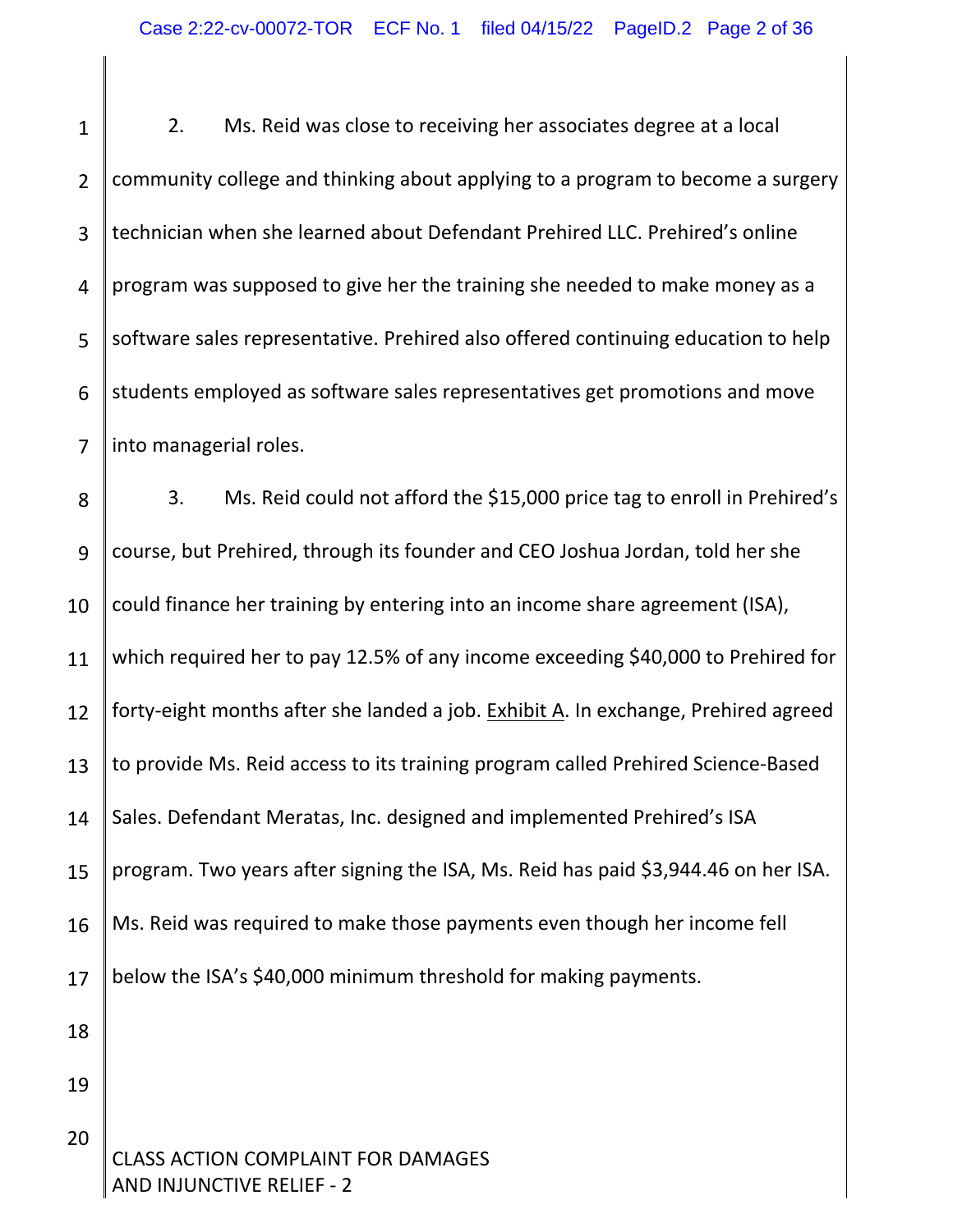1 2 3 4 5 6 7 8 9 4. Washington law prohibits Defendants' conduct. *See* Wash. Rev. Code § 28C.10 *et seq*. The statute requires private vocational schools like Prehired to be licensed in order to, among other things, "conduct business of any kind" or "enter into any contracts." Wash. Rev. Code § 28C.10.090. A note, instrument, or other evidence of indebtedness or contract relating to payment for education is not enforceable in the courts of the state of Washington by a private vocational school or holder of the instrument unless the private vocational school was licensed in Washington at the time the instrument was entered into. Wash. Rev. Code § 28C.10.180.

10 11 12 13 5. In addition, contracts relating to payment for education are voidable at the option of the student if they state that the law of another state shall apply or that the maker or any person liable on the contract consents to the jurisdiction of another state. Wash. Rev. Code § 28C.10.170.

CLASS ACTION COMPLAINT FOR DAMAGES 14 15 16 17 18 19 20 6. Washington law also provides that it is an "unfair business practice" for a private vocational school, among other things, (a) to fail to comply with the terms of a student enrollment contract or agreement, (b) mislead prospective students about their "probable earnings" following completion of the course of study or about the total cost to complete the course, or (c) make or cause to be made any statement or representation in connection with the offering of

AND INJUNCTIVE RELIEF ‐ 3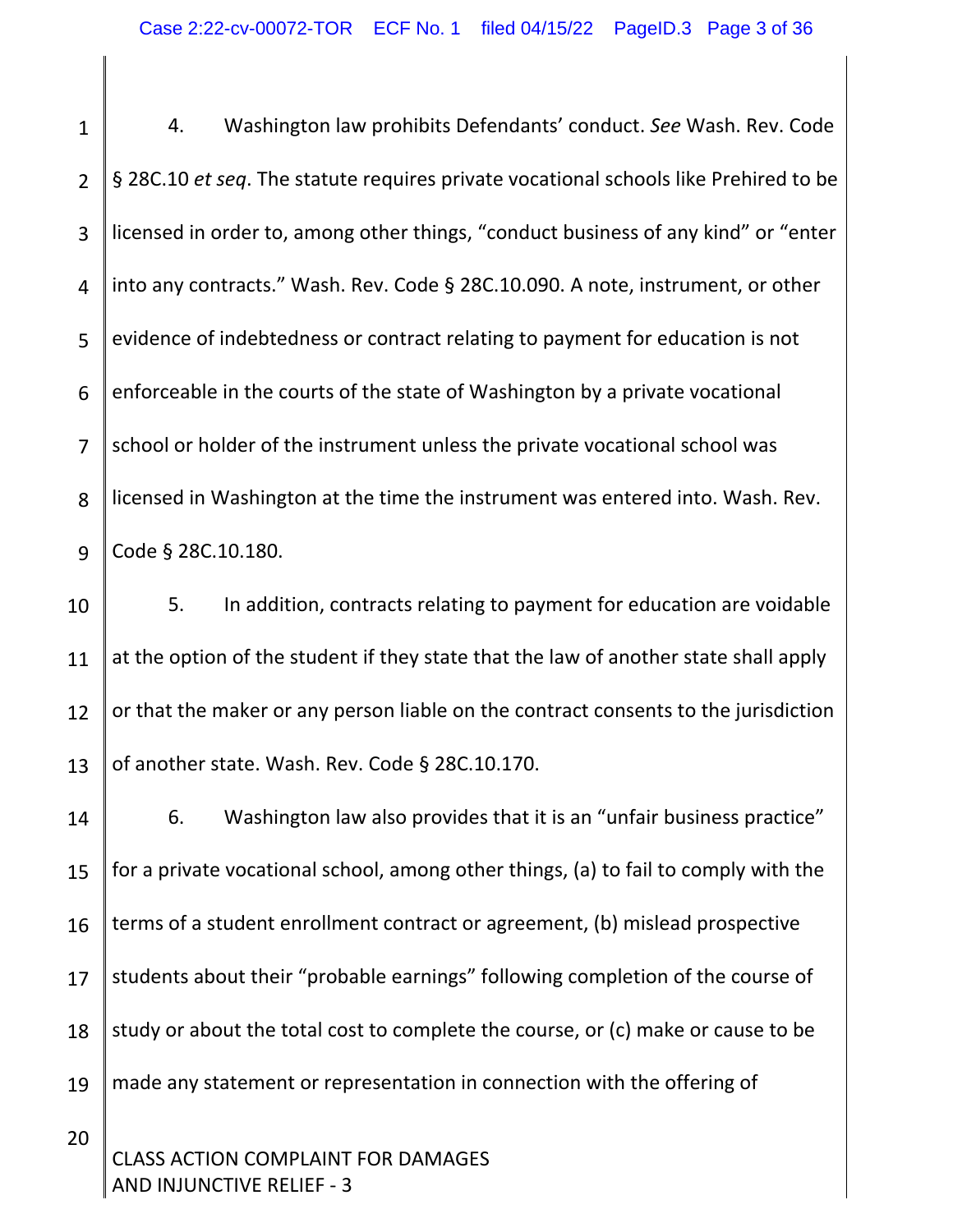1 2 3 education if the school or agent knows or reasonably should have known the statement or representation to be false, substantially inaccurate, or misleading. Wash. Rev. Code § 28C.10.110(2)(h).

4 5 6 7 8 9 10 11 12 13 14 7. The statute also prohibits private vocational schools that have not had at least one of its programs recognized by the Workforce Training and Education Coordinating Board (WTECB) and their agents from inducing students to obtain, specific consumer student loan products to fund education that financially benefits any person or entity that has an ownership interest in the institution, unless the institution can demonstrate to the agency that the student has exhausted all federal aid options and has been denied noninstitutional private commercial loan products. Wash. Rev. Code § 28C.10.050(3). 8. A violation of the private vocational school statute affects the public interest and is an unfair or deceptive act or practice in violation of the Washington Consumer Protection Act, Wash. Rev. Code § 19.86.020. Wash. Rev.

15 Code § 28C.10.210.

CLASS ACTION COMPLAINT FOR DAMAGES 16 17 18 19 20 9. Prehired, which is not listed among the private career schools that hold up-to-date licenses under Wash. Rev. Code §28C.10.060, violated Wash. Rev. Code § 28C.10.090 by entering into ISAs with Ms. Reid and others. The ISA that Ms. Reid signed contains a choice of jurisdiction and venue clause that specifies

AND INJUNCTIVE RELIEF ‐ 4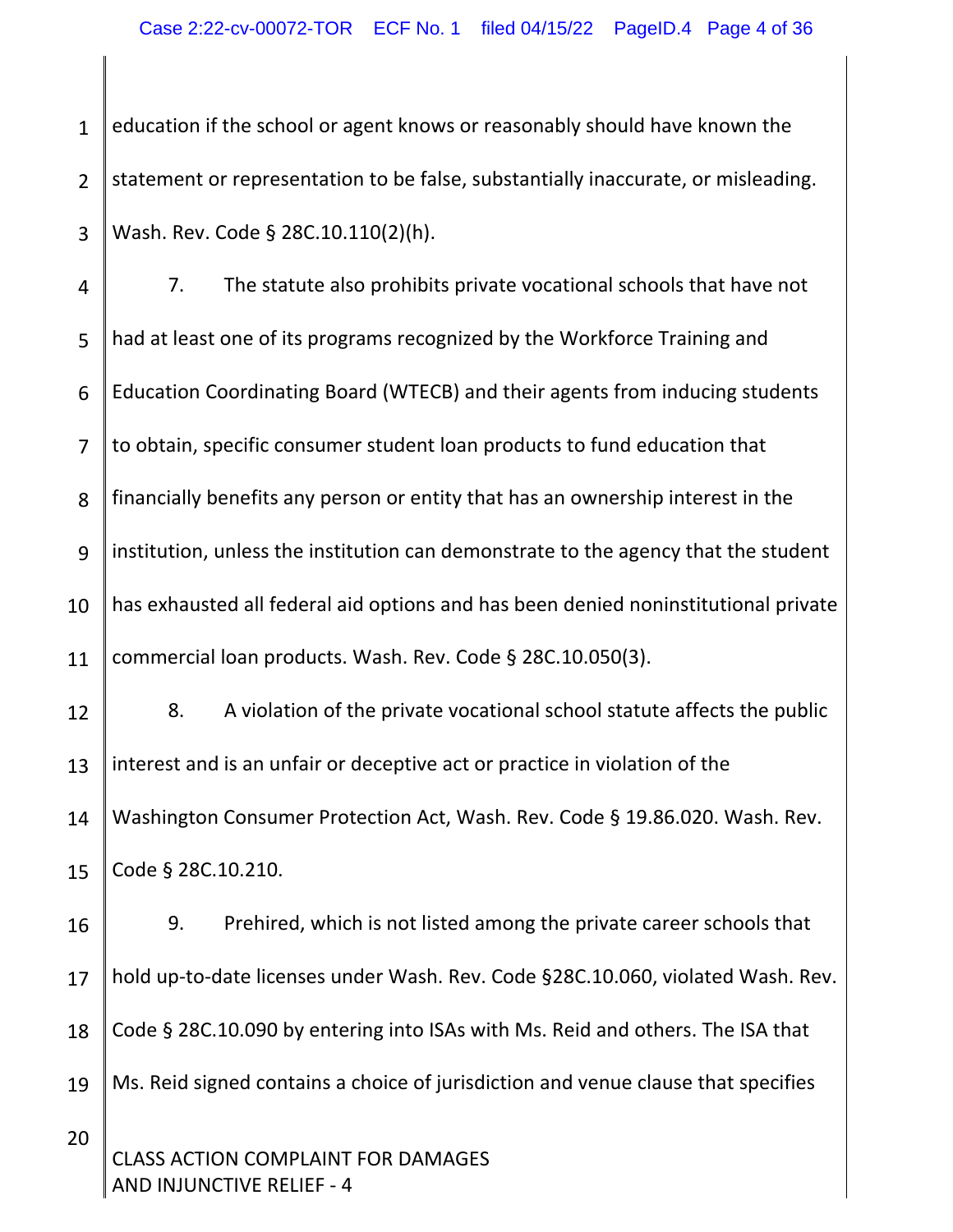CLASS ACTION COMPLAINT FOR DAMAGES AND INJUNCTIVE RELIEF ‐ 5 1 2 3 4 5 6 7 8 9 10 11 12 13 14 15 16 17 18 19 20 the United States District Court for the Southern District of New York and New York state courts located in New York City, violating Wash. Rev. Code § 28C.10.170. The ISA also includes a "governing law" provision that specifies New York state law. It too is illegal under Washington law. 10. Prehired and Jordan violated Wash. Rev. Code § 28C.10.110 by providing prospective students with misleading and deceptive testimonials, endorsements and other information about Prehired's program, the earnings students would obtain following graduation from the program, and the total cost to complete the training program. 11. Prehired, Meratas, and Jordan violated Wash. Rev. Code § 28C.10.050(3) by designing and implementing ISAs and then inducing students like Ms. Reid to enter into ISAs to fund the Prehired training program without ensuring that the students had exhausted all federal aid options and had been denied noninstitutional private commercial loan products. 12. Prehired, Meratas, and Jordan's unfair or deceptive conduct violated both Wash. Rev. Code § 28C.10 *et seq.* and Washington's Consumer Protection Act Wash. Rev. Code § 19.86 *et seq.* 13. Because Prehired, Jordan, and Meratas's conduct violates Washington law, Ms. Reid seeks to void her contract and the contracts of other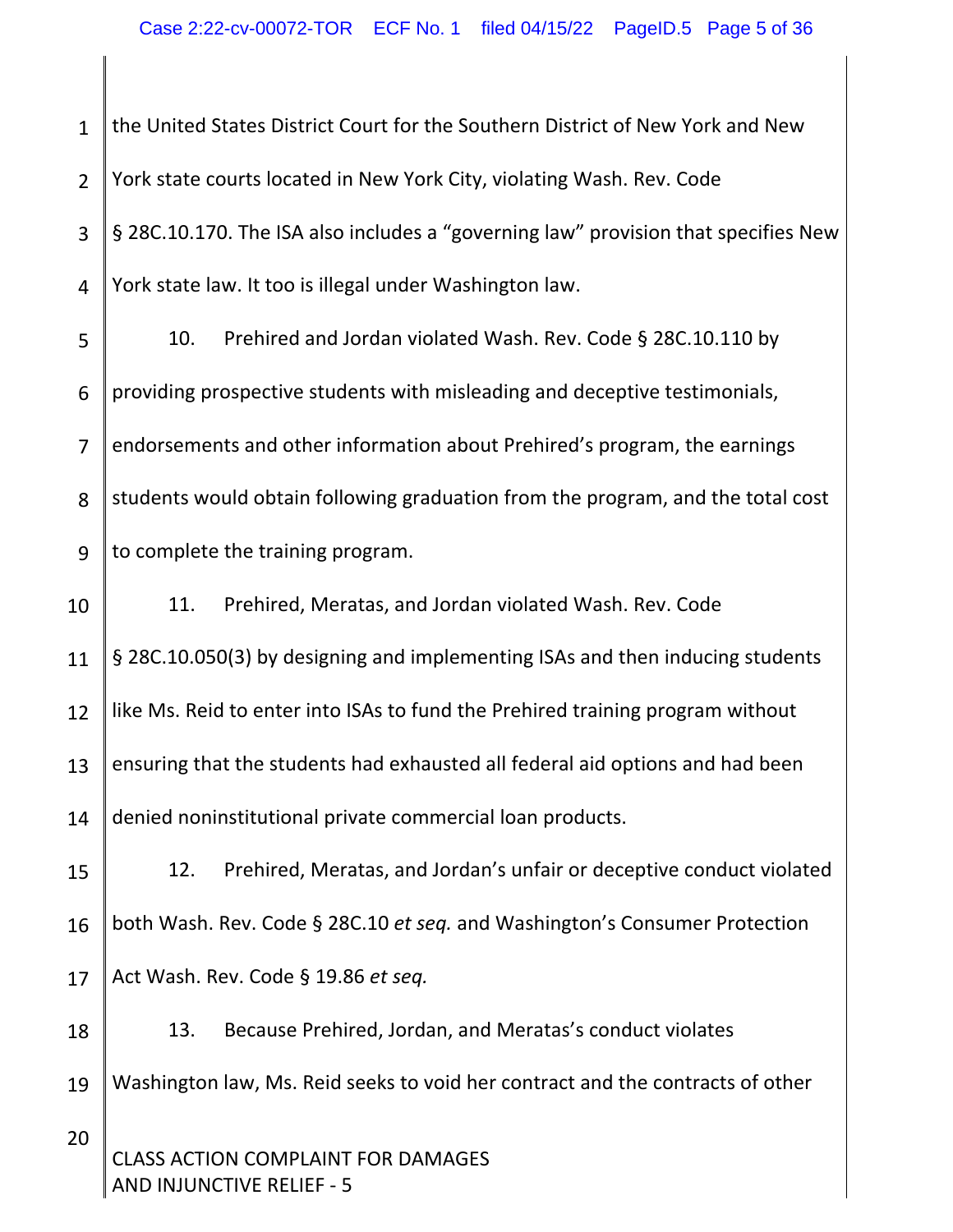1 2 3 4 5 Washington residents who financed their Prehired training through an illegal ISA. Ms. Reid also seeks reimbursement for the amounts she and others have paid to Prehired and Meratas under the ISAs as well as treble damages, attorneys' fees, and costs as available under Washington law. **II. JURISDICTION AND VENUE**

6 7 8 9 14. Jurisdiction. This Court has subject matter jurisdiction over all claims asserted in this action pursuant to 28 U.S.C. §1332. The amount in controversy for Ms. Reid's claims against Prehired, Jordan, and Meratas, exclusive of interest and costs, exceeds \$75,000.

10 11 12 13 14 15 16 17 18 19 20 15. Venue. Venue in the Eastern District of Washington is proper because Defendants Prehired, Meratas, and Jordan transact business in this District and the events and transactions giving rise to Ms. Reid's claims took place in this District. Ms. Reid executed the contracts with Prehired and Meratas in Washington, received training information from Jordan in Washington, watched Prehired's training videos in Washington, entered into an electronic funds transfer agreement with Meratas in Washington, and paid money to Meratas from her Washington bank account.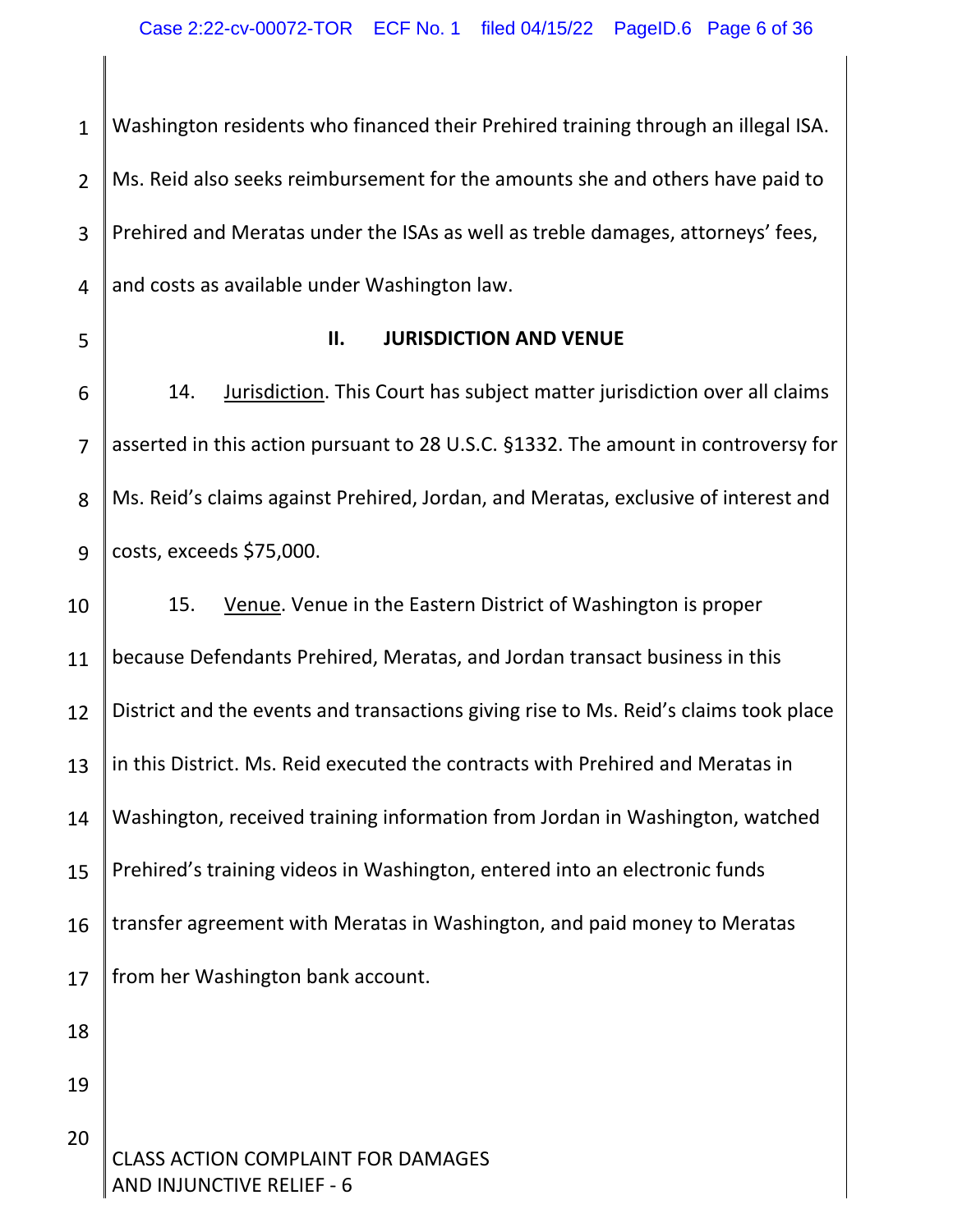| $\mathbf{1}$   | III.<br><b>PARTIES</b>                                                            |
|----------------|-----------------------------------------------------------------------------------|
| $\overline{2}$ | 16.<br>Plaintiff Elaina Reid at all relevant times has resided in Spokane,        |
| 3              | Washington and has been a citizen of Washington. She is a "person" under Wash.    |
| $\overline{4}$ | Rev. Code § 19.86.010(1).                                                         |
| 5              | Defendant Prehired, LLC (Prehired) is a limited liability company and<br>17.      |
| 6              | is registered under the laws of the States of Delaware with its headquarters in   |
| $\overline{7}$ | North Charleston, South Carolina. Prehired is a "private vocational school" under |
| 8              | Wash. Rev. Code § 28C.10.020(7) and is a "person" under Wash. Rev. Code §         |
| 9              | 19.86.010(1).                                                                     |
| 10             | Defendant Joshua Jordan (Jordan) is an individual residing in North<br>18.        |
| 11             | Charleston, South Carolina. Mr. Jordan is an "agent" under Wash. Rev. Code §      |
| 12             | 28C.10.020(2) because he owns an interest in Prehired and personally attempts to  |
| 13             | secure Washington residents' enrollment in Prehired's training courses. Jordan is |
| 14             | an "agent" under Wash. Rev. Code § 28C.10.050(3) because he is an officer         |
| 15             | working on behalf of Prehired. Jordan is a "person" under Wash. Rev. Code §       |
| 16             | 19.86.010(1).                                                                     |
| 17             | Defendant Meratas, Inc. (Meratas) is a corporation with<br>19.                    |
| 18             | headquarters in Connecticut. Meratas is registered to do business in Washington   |
| 19             | State. Meratas is an "agent" under Wash. Rev. Code § 28C.10.050(3) because it is  |
| 20             | <b>CLASS ACTION COMPLAINT FOR DAMAGES</b><br>AND INJUNCTIVE RELIEF - 7            |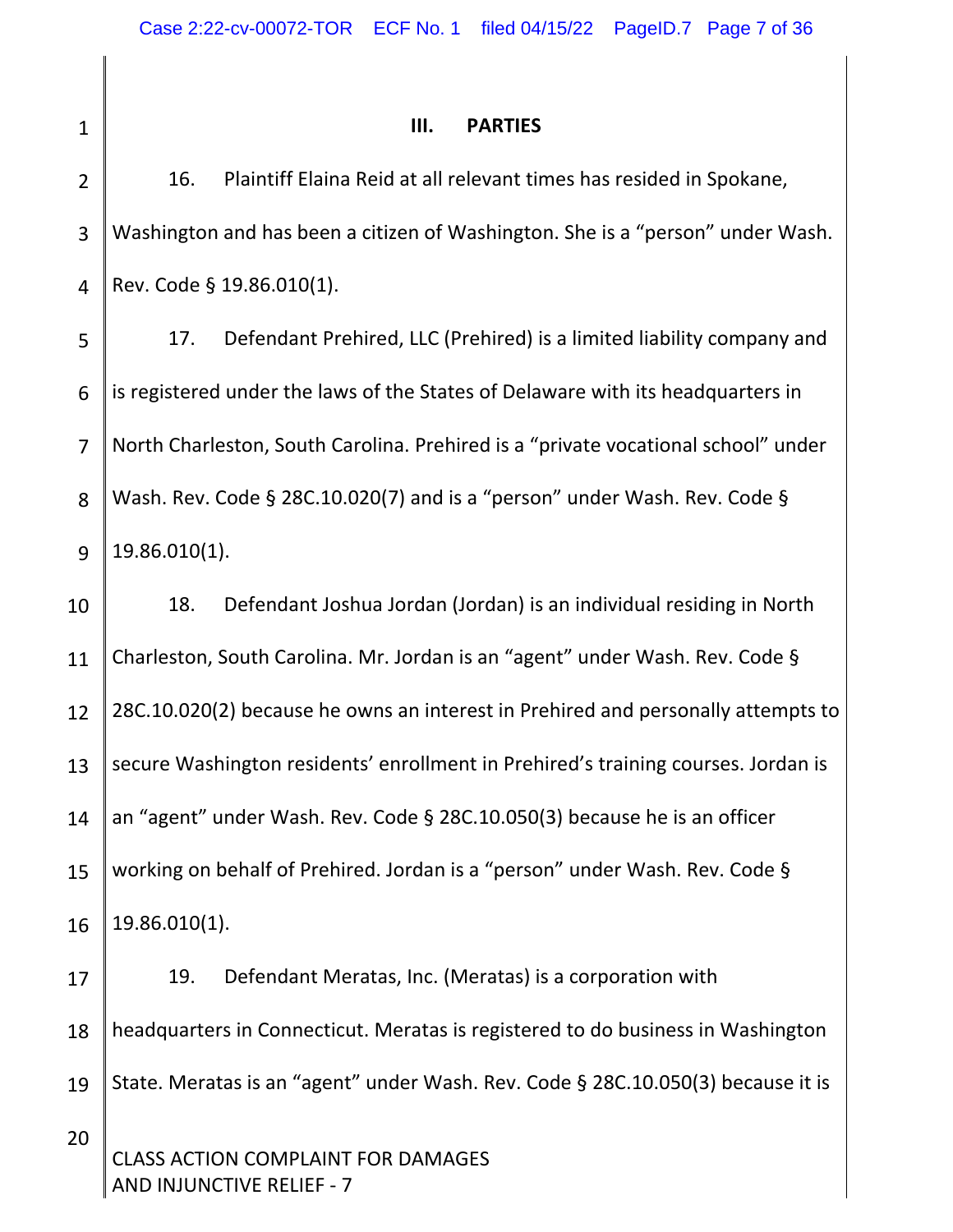CLASS ACTION COMPLAINT FOR DAMAGES AND INJUNCTIVE RELIEF ‐ 8 1 2 3 4 5 6 7 8 9 10 11 12 13 14 15 16 17 18 19 20 a contractor working on behalf of Prehired. Meratas is a "person" under Wash. Rev. Code § 19.86.010(1). Meratas has engaged in unfair or deceptive acts or practices that have injured Ms. Reid and other Washington consumers. Wash. Rev. Code § 19.86.160. 20. Ms. Reid alleges on information and belief that the interests of all Defendants have been so unified that their separate personalities no longer exist and that if the acts of the corporate defendants are treated as those of the corporation alone, an inequitable result will follow. **IV. BACKGROUND FACTS** 21. Ms. Reid is 22 years old. She graduated from Lewis and Clark High School in Spokane, Washington in 2018 and attended courses at North Idaho College, a community college in Coeur d'Alene, Idaho. She was working as a dance teacher in Spokane and thinking about applying to become certified as a surgery technician when she learned about Prehired from a "Craigslist Jobs" posting. 22. Ms. Reid was drawn into a scam that has cost her and countless other Americans, including Washington residents, thousands of dollars. 23. Ms. Reid's dealings with Prehired follow a pattern documented by the Attorney General for the State of Delaware, which has commenced an investigation into the claims and representations that Prehired makes to students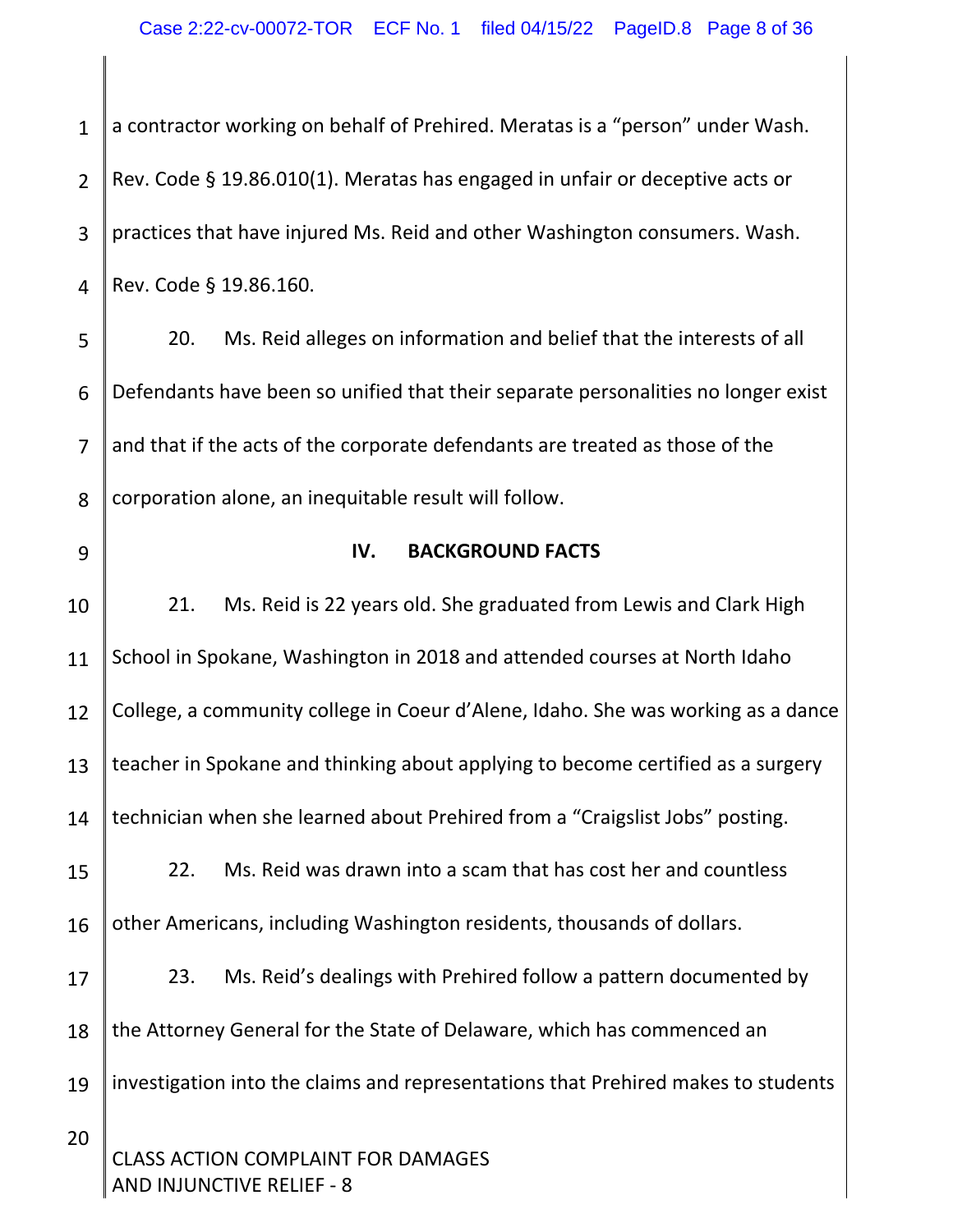CLASS ACTION COMPLAINT FOR DAMAGES AND INJUNCTIVE RELIEF ‐ 9 1 2 3 4 5 6 7 8 9 10 11 12 13 14 15 16 17 18 19 20 and potential students, including those relating to income share agreements. The Delaware AG wrote a letter to Chief Magistrate Judge Alan Davis, of the Justice of the Peace Court in Georgetown, Delaware where Prehired Recruiting, LLC—a company affiliated with Prehired and also owned by Jordan—filed nearly 300 lawsuits against consumers who signed Prehired ISAs. The lawsuits were filed by Joshua Jordan acting as "agent" for Prehired Recruiting. Exhibit B. 24. The Delaware AG observes in the letter that "Prehired describes itself as a 'membership association' that provides 'training, mentoring and networking to help you land a full‐time sales job in a business‐to‐business (B2B) software company within about 12 weeks—even with no previous sales or tech experience." Exhibit B. 25. The letter also states that Prehired "claims that it only admits less than 5% [of] applicants, and that its program 'typically takes about 60‐120 hours over 6‐12 weeks (about 10 hours per week),' though the program is video‐based and self‐based." The Delaware AG states that it spoke to one student who "was able to complete the program in less than one week." Exhibit B. 26. Before signing up for Prehired's program, Ms. Reid, who had no experience in software sales, visited Prehired's website, which touted "Your 6‐ figure Sales Career Starts Here." The website represented that Prehired members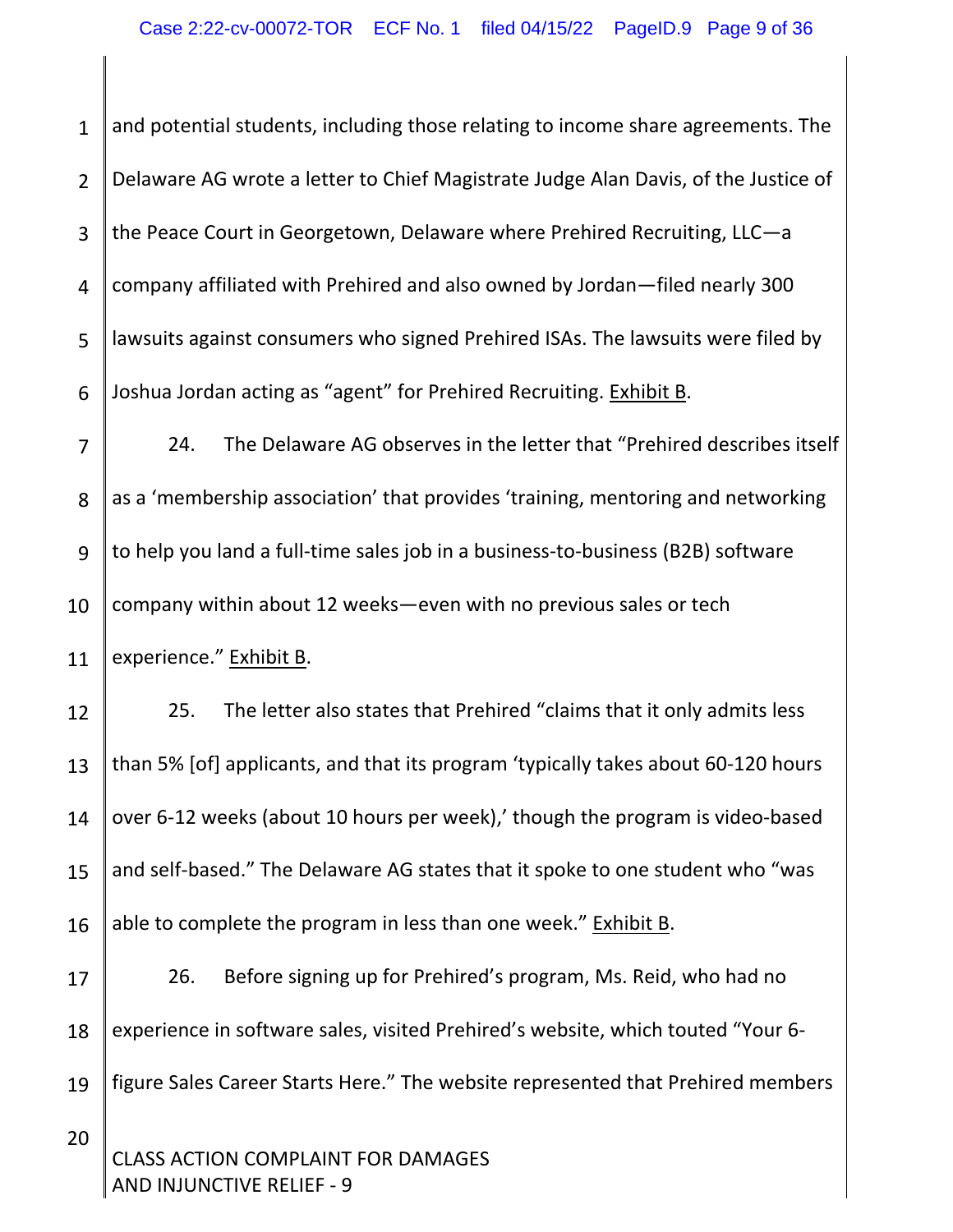"average \$69,000 in their first year with 6‐figure potential after that." The website 1 guaranteed that members would get a job "with zero upfront cost." 2 https://www.prehired.io. 3  $\mathbf{C}$ **a** prehired.io 4 **PH** preHIRED 5 6 7 **Your 6-Figure Sales Career** 8 **Starts Here** 9 After 12 weeks, Prehired members average \$69,000 in their first year with 6-figure potential after that. Start with zero upfront cost and a job guarantee. 10 27. The website that Ms. Reid visited included Prehired's representation 11 that it admitted only less than 5% of applicants. Based on that representation, 12 Ms. Reid believed the program was a selective training program that would 13 provide the benefits of a college education without the time commitment. 14 28. Ms. Reid filled out an online form to start the application process. In 15 response, on December 12, 2019 she received an email from Joshua Jordan, who 16 identified himself as the "founder and CEO of Prehired." Mr. Jordan wrote in the 17 email that he was "truly thankful and excited to share how to get into a 6‐figure 18 software sales career for no upfront training cost—and with less stress than 19 20 CLASS ACTION COMPLAINT FOR DAMAGES AND INJUNCTIVE RELIEF ‐ 10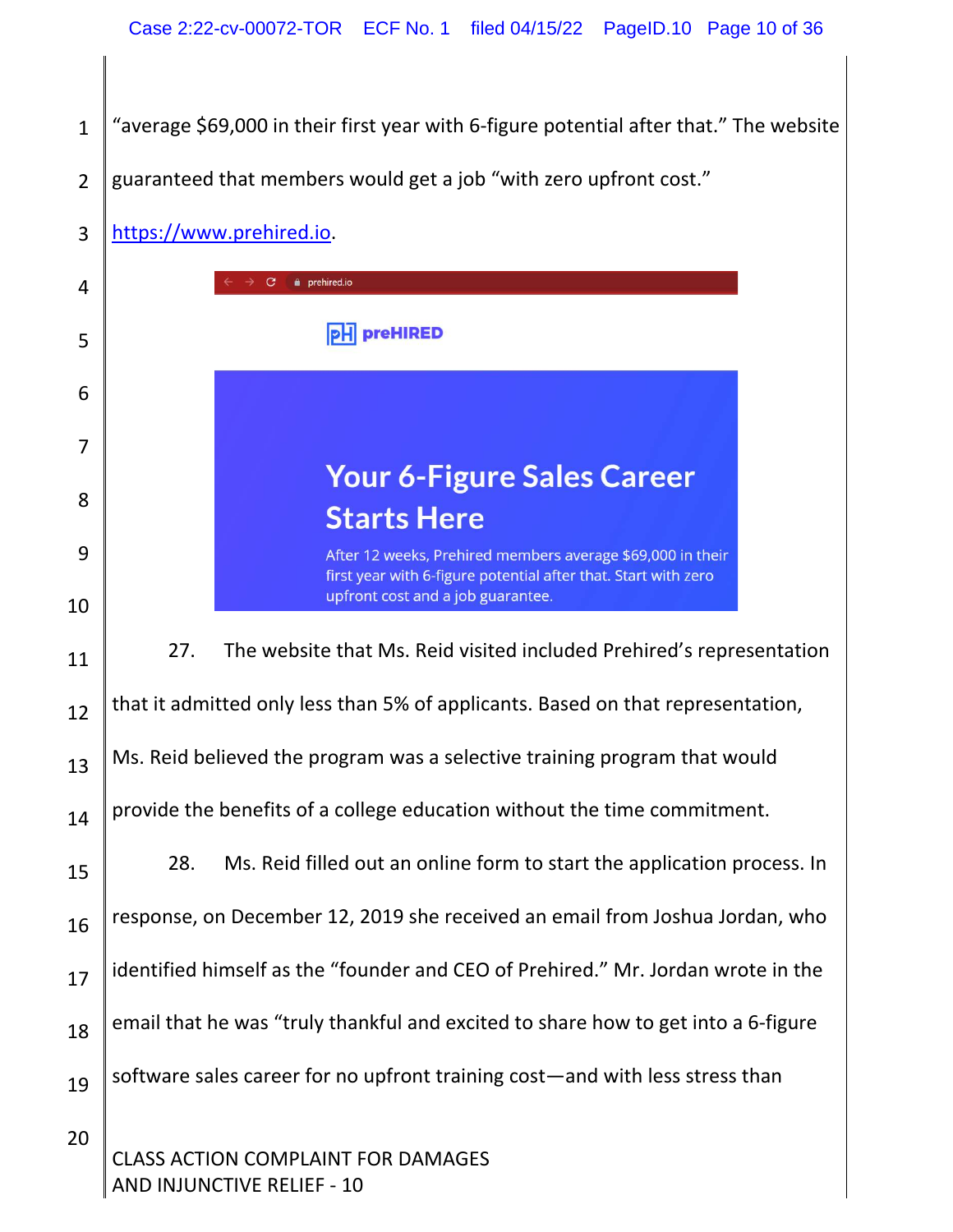1 2 you've got now." Mr. Jordan also provided Ms. Reid with instructions for getting started with the program.

3 4 5 6 7 8 9 10 11 29. On December 18, 2019, Ms. Reid received another email from Mr. Jordan pitching the Prehired training program. Mr. Jordan told Ms. Reid in what appears to be a form email that a man named Philip Jansen "made \$130,000+ his first year in sales…even though he has zero previous experience in sales or tech." According to Mr. Jordan, "My Prehired training and mentoring program gave Philip everything he needed to make 6 figures in his first year – and land a job at his #1 company choice within 6 weeks." Mr. Jordan told Ms. Reid, "If you're not making the money you want and getting the respect you deserve, let one of our Admissions Advisors see if we can help you."

12 13 14 15 16 17 18 30. On January 12, 2020, Mr. Jordan sent Ms. Reid a third form email, asking her if she was "Ready to finally join the tech scene making 6‐figures in a software sales role?" Mr. Jordan made two offers to Ms. Reid. "Offer 1" allowed her to pay \$0 upfront for a 14-day free trial, and Prehired would pay \$7,000 "for" her toward her Income Share Agreement. Mr. Jordan told Ms. Reid that if she applied, interviewed, and was accepted, she would Just need to start making \$250 monthly payments toward [her] ISA after [her] 14-day trial." "Offer 2"

CLASS ACTION COMPLAINT FOR DAMAGES AND INJUNCTIVE RELIEF ‐ 11

19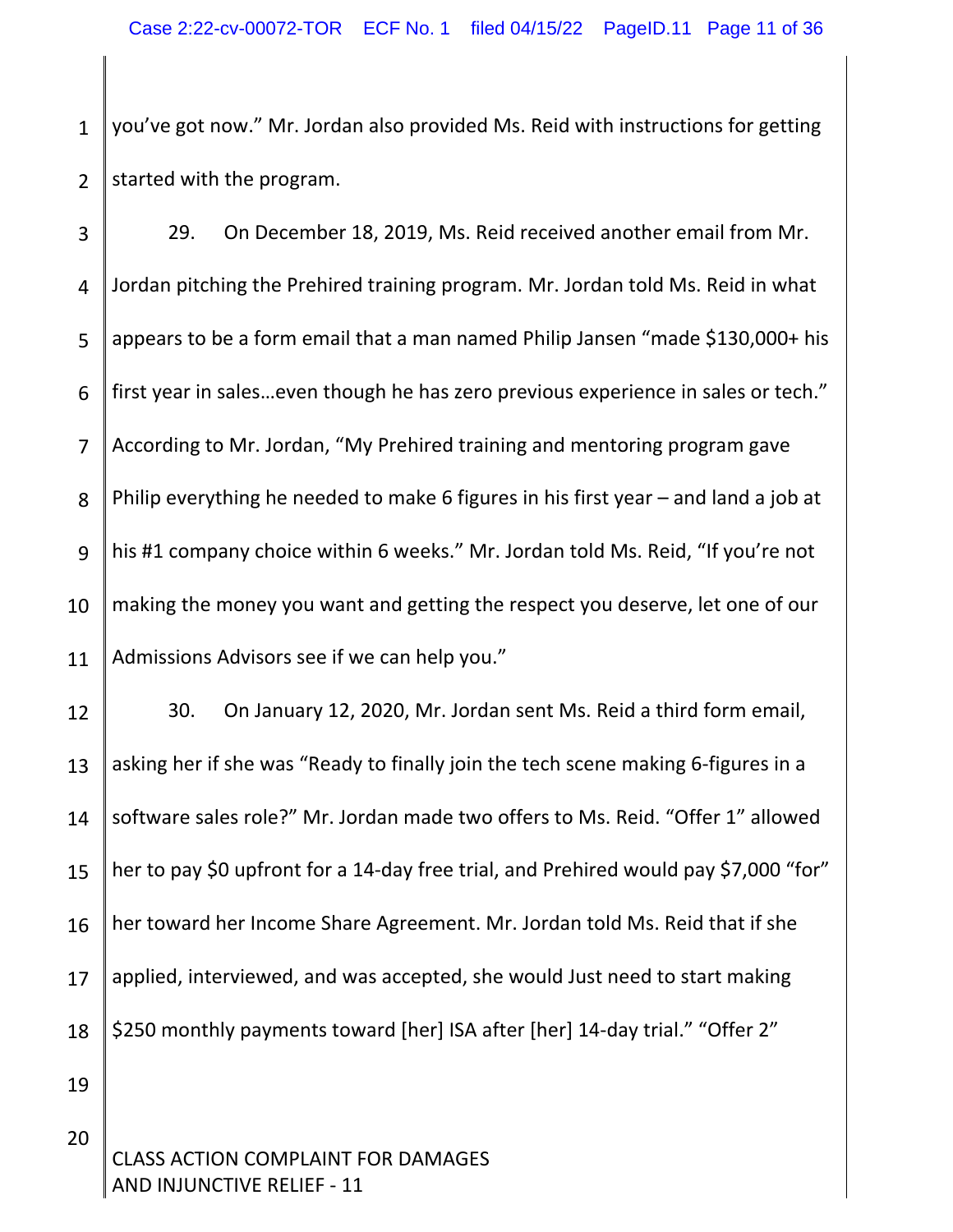| 1              | allowed Ms. Reid to take the Science-Based Sales course "for only \$4,997 or 3                                                                                                                        |
|----------------|-------------------------------------------------------------------------------------------------------------------------------------------------------------------------------------------------------|
| $\overline{2}$ | payments of \$1,997."                                                                                                                                                                                 |
| 3              | 3/17/22, 12:57 PM                                                                                                                                                                                     |
| 4              | Gmail<br>Elaina Reid <laineyyreidd@gmail.com><br/>[Ending soon] Want record income in 2020? don't miss out © on these ↓ ways</laineyyreidd@gmail.com>                                                 |
|                | 1 message<br>Sun, Jan 12, 2020 at 5:59 PM<br>Josh @ preHIRED <hello@prehired.io><br/>Reply-To: hello@prehired.io</hello@prehired.io>                                                                  |
| 5              | To: laineyyreidd@gmail.com<br><b>Special Offer 1:</b>                                                                                                                                                 |
| 6              |                                                                                                                                                                                                       |
|                | Start Prehired for \$0 upfront, 14-day free trial, and we pay \$7,000<br>for you on your Income Share Agreement (ISA).                                                                                |
|                | That's only \$23k max payments over 4 years instead of \$30k                                                                                                                                          |
| 8              | and there is no minimum credit score requirement.                                                                                                                                                     |
| 9              | If you apply, interview, and we accept you, you just need to start<br>making \$250 monthly payments towards your ISA after your 14-day<br>trial.                                                      |
| 10             | <b>Special Offer 2:</b>                                                                                                                                                                               |
| 11             | Want our whole course to launch your 6-figure software sales career<br>for only $$4,997$ or 3 payments of $$1,997$ ?                                                                                  |
| 12             | Given how little you're investing, this option does not come with<br>mentoring, certification, the active online members group, job offers<br>through growing partner company network or a guarantee. |
| 13             | This offer is just the Science-Based Sales® course.                                                                                                                                                   |
| 14             | Mr. Jordan followed up with Ms. Reid on January 15 and 16, 2020<br>31.                                                                                                                                |
| 15             | with yet more emails, repeating the same "special offer" and noting that                                                                                                                              |
| 16             | Prehired's "average member grosses 73k in year 1 and \$110k in year 2."                                                                                                                               |
| 17             | 32.<br>As a result of Mr. Jordan's emails, and seeking to take advantage of                                                                                                                           |
| 18             | Prehired's alleged "special offer," Ms. Reid filled out an application to be                                                                                                                          |
| 19             | admitted to Prehired's training program.                                                                                                                                                              |
| 20             | <b>CLASS ACTION COMPLAINT FOR DAMAGES</b><br>AND INJUNCTIVE RELIEF - 12                                                                                                                               |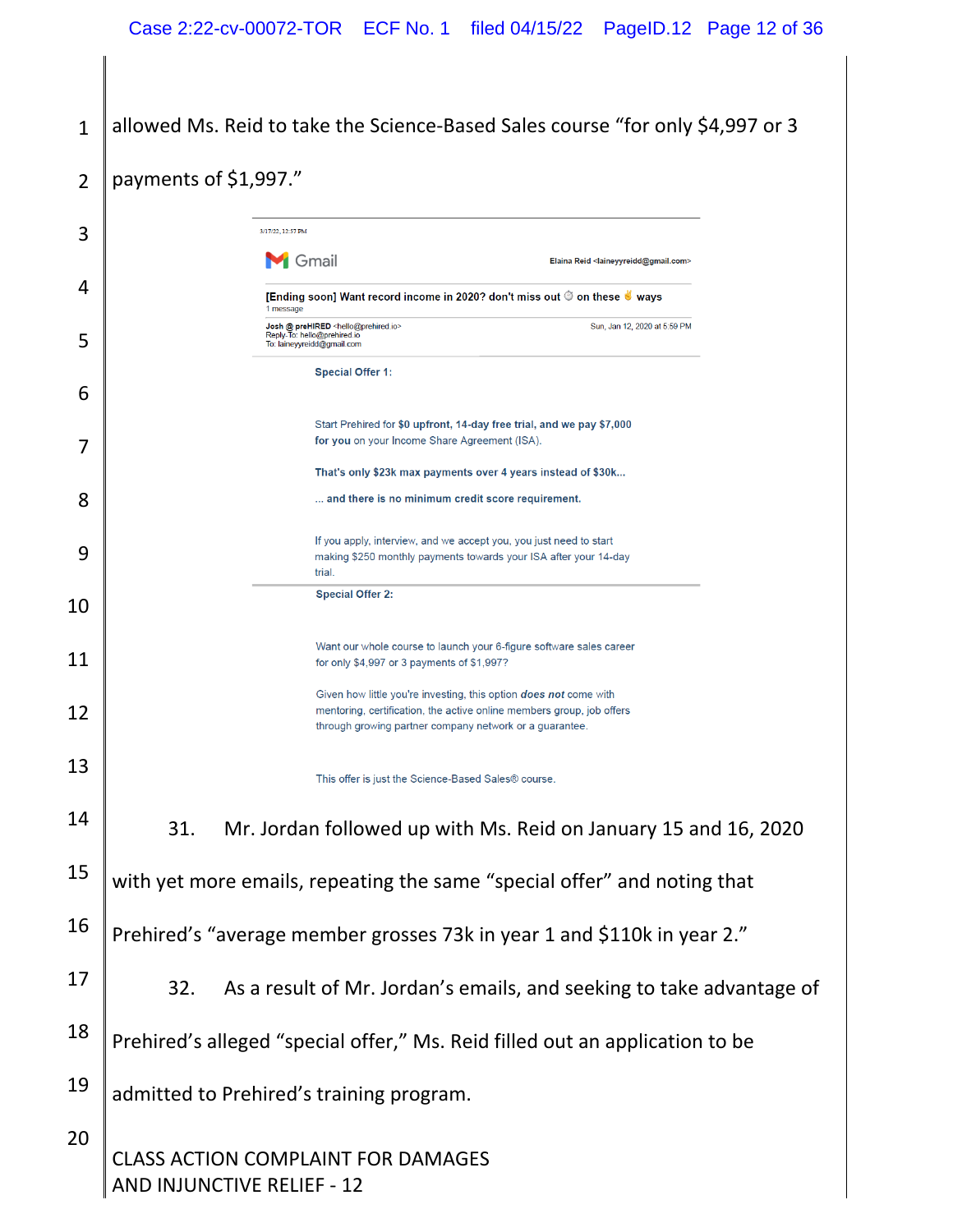CLASS ACTION COMPLAINT FOR DAMAGES AND INJUNCTIVE RELIEF ‐ 13 1 2 3 4 5 6 7 8 9 10 11 12 13 14 15 16 17 18 19 20 33. On February 12, 2020, a Prehired agent sent Ms. Reid an email, telling her, "I seriously believe we can help you based on your application answers" and that he had to hear from her "in the next 24 hours if you want a real shot at this." The agent explained that Prehired's "system rejected you because of "payment options", but "after a second look—you seem like the kind of person we're looking for." The agent asked Ms. Reid to "Book an interview" and noted that if they "both wanna work together after we talk, we'll see how to make the money part work later." 34. That day, Ms. Reid booked an interview with a person named Joshua Santos. In the confirmation email, Mr. Santos stated, "First, congrats on being an action taker. You're in the top 5% of people just for that reason." 35. The interview took place the next day, on February 13, 2020. That day, Ms. Reid received an offer of enrollment. To enroll, Ms. Reid was required to sign two documents, a "Member Success Agreement" and the ISA. She also was required to complete a "basics" assessment, which consisted of answering two questions, within 48 hours. 36. The ISA that Prehired presented to Ms. Reid for signature stated that "Prehired has agreed to provide you with access to Prehired Science‐Based Sales (the 'Program'), in exchange for your promise to pay the Income Share during the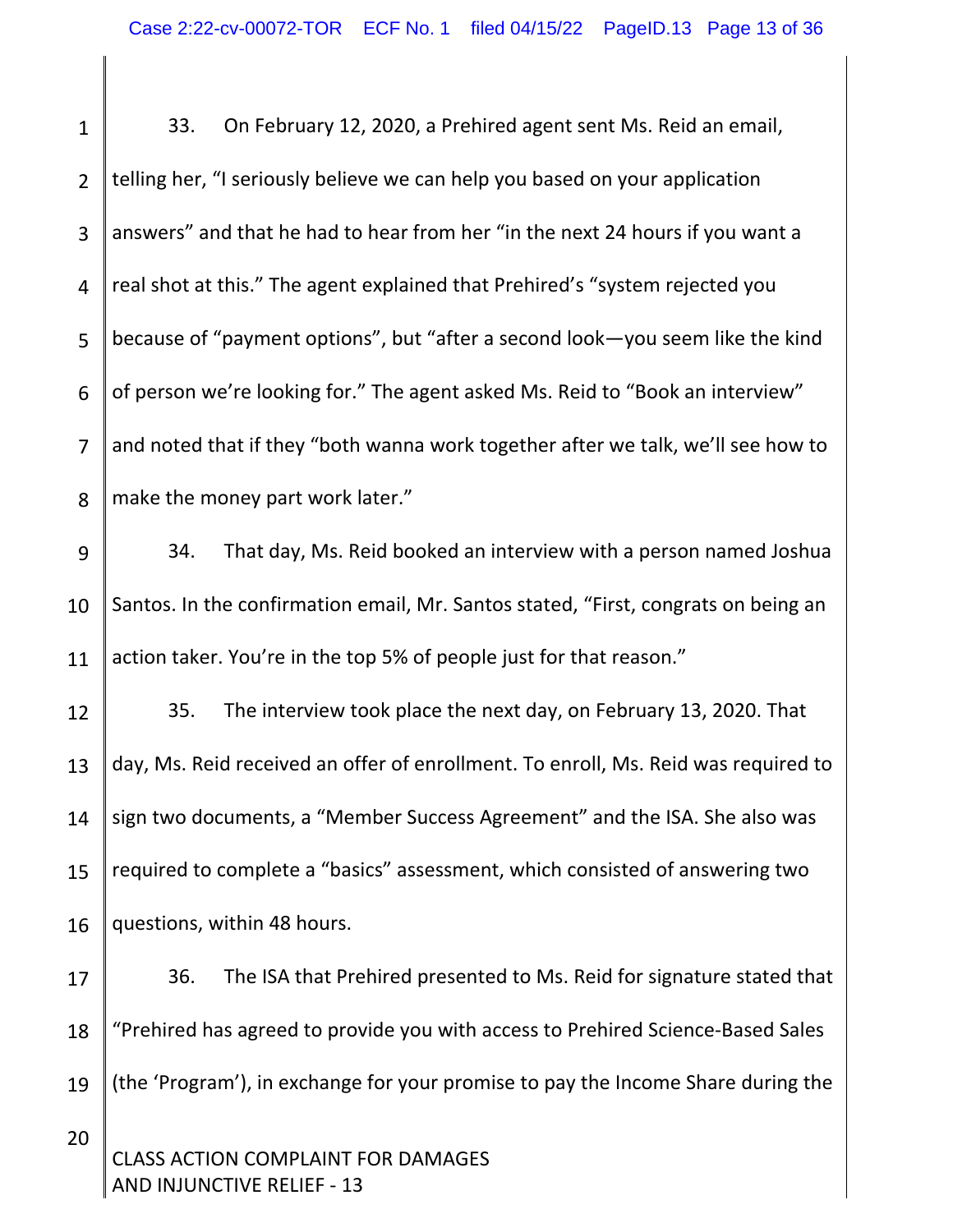1 2 3 Contract Term." The ISA defined "Income Share" as 12.5% of earned income each month for up to a maximum number of Required Payments. In Ms. Reid's case, the ISA specified 48 Required Payments.

4 5 6 7 8 9 37. The ISA set a "Minimum Threshold" of \$40,000.00. The ISA states that payments "will not begin under the ISA" until your "gross‐earnings meet or exceed the Minimum Threshold" and you "have completed (or withdrawn from) the Program." The ISA defines Minimum Threshold as "pre‐tax annual Earned Income of less than \$40,000.00 (equivalent to \$3,333.33) on a monthly basis (the 'Monthly Minimum Threshold')."

10 38. The ISA set a "Payment Cap" of \$30,000.

11 12 39. Under the ISA, Prehired has 96 months—eight years—to collect 48 required payments.

13 14 15 16 17 18 19 40. Although the ISA sets the Income Share based on "earned income", monthly payments are calculated based on "estimated income" for the calendar year. In other words, if a Prehired "graduate" may earn additional income in commissions, the monthly payments are calculated based on that potential income rather than "earned income" as required by the agreement.

## CLASS ACTION COMPLAINT FOR DAMAGES AND INJUNCTIVE RELIEF ‐ 14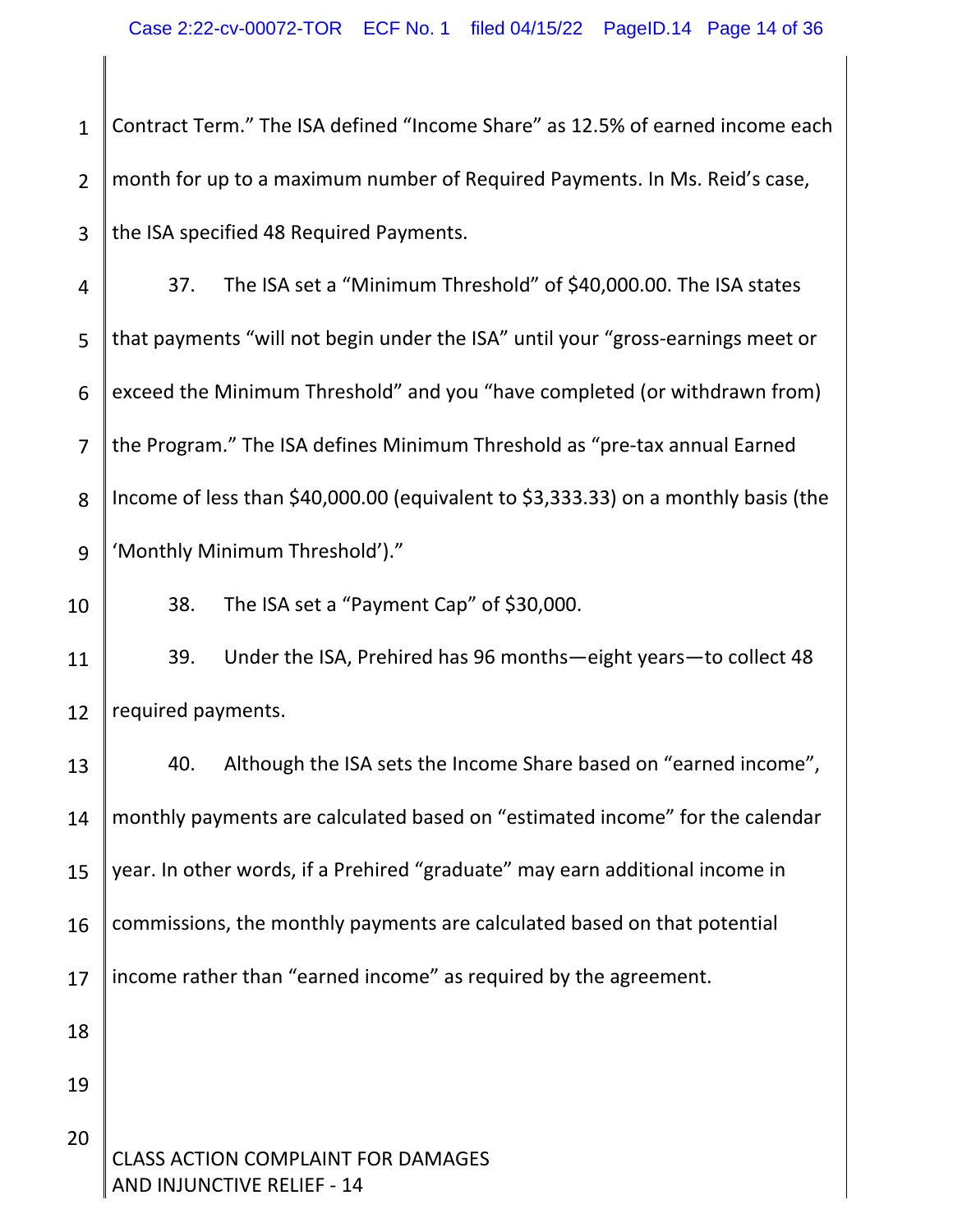1 2 3 41. Each year, Prehired is supposed to "reconcile" the amounts paid with the amounts owed under the ISA. Prehired then applies any overpayments "as a credit toward future payments due."

4 5 6 7 8 42. The ISA contains a provision stating that the parties "irrevocably and unconditionally submit to the jurisdiction of the United States District Court for the Southern District of New York and New York state courts located in New York City and waive any objection to transferring any action, suit or proceeding arising out of this Agreement to such court."

9 10 43. The ISA also includes a "governing law" clause specifying the laws of the State of New York, without giving effect to principles of conflicts of law.

11 12 44. The ISA designates Meratas as Prehired's "agent" to "manage the customer portal."

13 14 15 45. Under the ISA, Meratas has the "authority to act on behalf of" Prehired, including to verify Prehired members' employment status, monitor their earned income, process payments, and perform account reconciliations.

16 17 46. The ISA is a consumer student loan product within the meaning of Wash. Rev. Code § 28C.10.050(3).

18 19 20 47. On February 14, 2020, Ms. Reid completed her initial "assessment." The next day, on February 15, 2020, Ms. Reid received an email from Mr. Jordan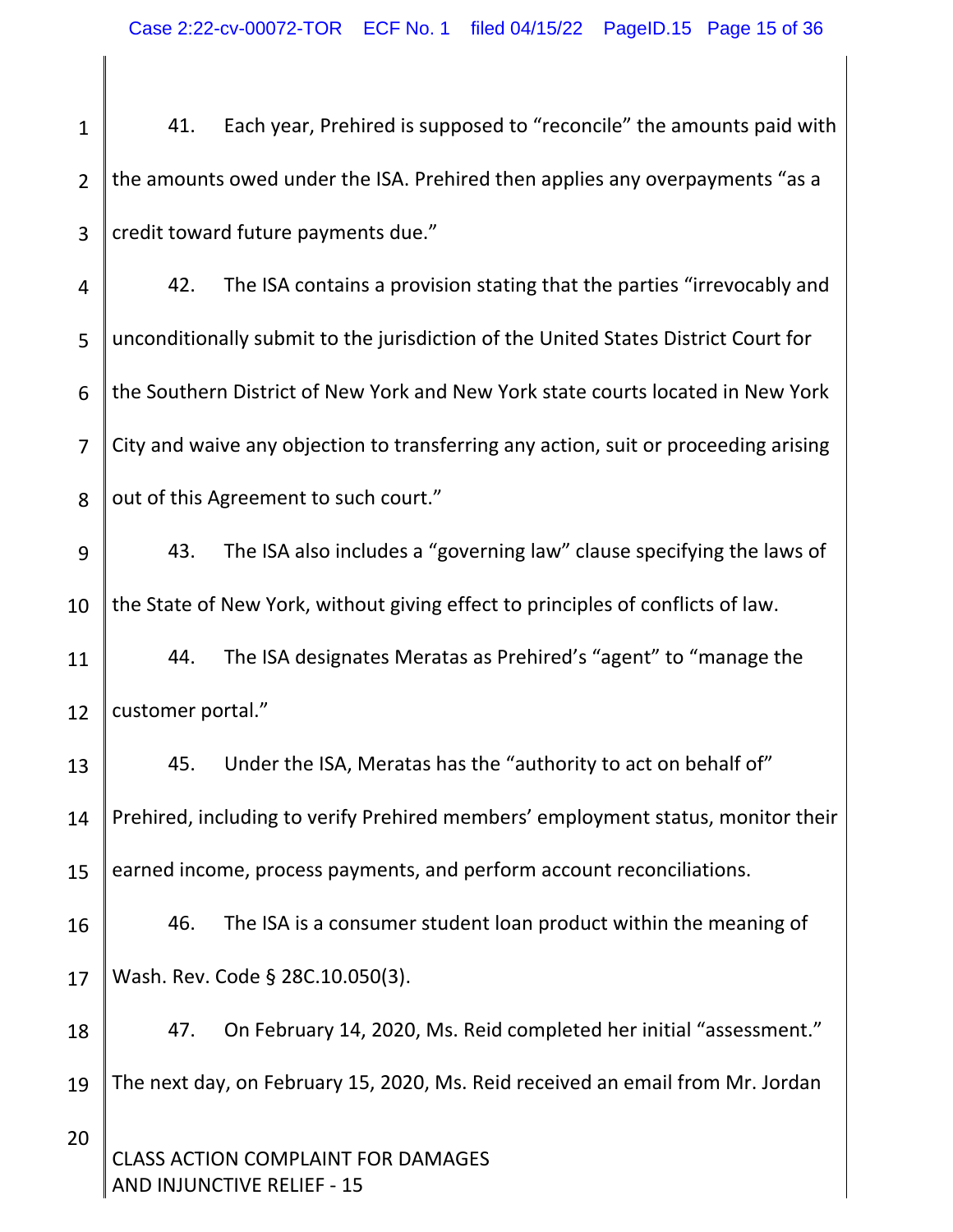1 2 3 4 5 6 7 8 9 10 11 12 13 14 15 16 17 18 welcoming her as a new member of Prehired's Training and Job Placement Program and providing instructions to create an account and start the program. The instructions also included a "coupon" to receive "100% off" and instant access to the program. 48. On February 15, 2020, Ms. Reid received a "receipt" for her order indicating "no charge" and that she had received a "100% discount for Prehired Science‐Based Sales" off the \$30,000 price. She also received an executed copy of her ISA. 49. Ms. Reid finished viewing Prehired's training videos in just over a month. 50. Mr. Jordan remained involved during that time, checking in by email to see what Ms. Reid liked about the program and asking for feedback. When Ms. Reid completed the coursework, Mr. Jordan sent her an email letting her know that she was "ready to start the certification." 51. Over the course of the next ten weeks Ms. Reid applied for jobs without success. On July 8, 2022, Ms. Reid signed an independent contractor agreement with Pipestry, LLC to work as a "cold caller" for \$20 per hour plus a maximum commission of \$500 per month.

19

20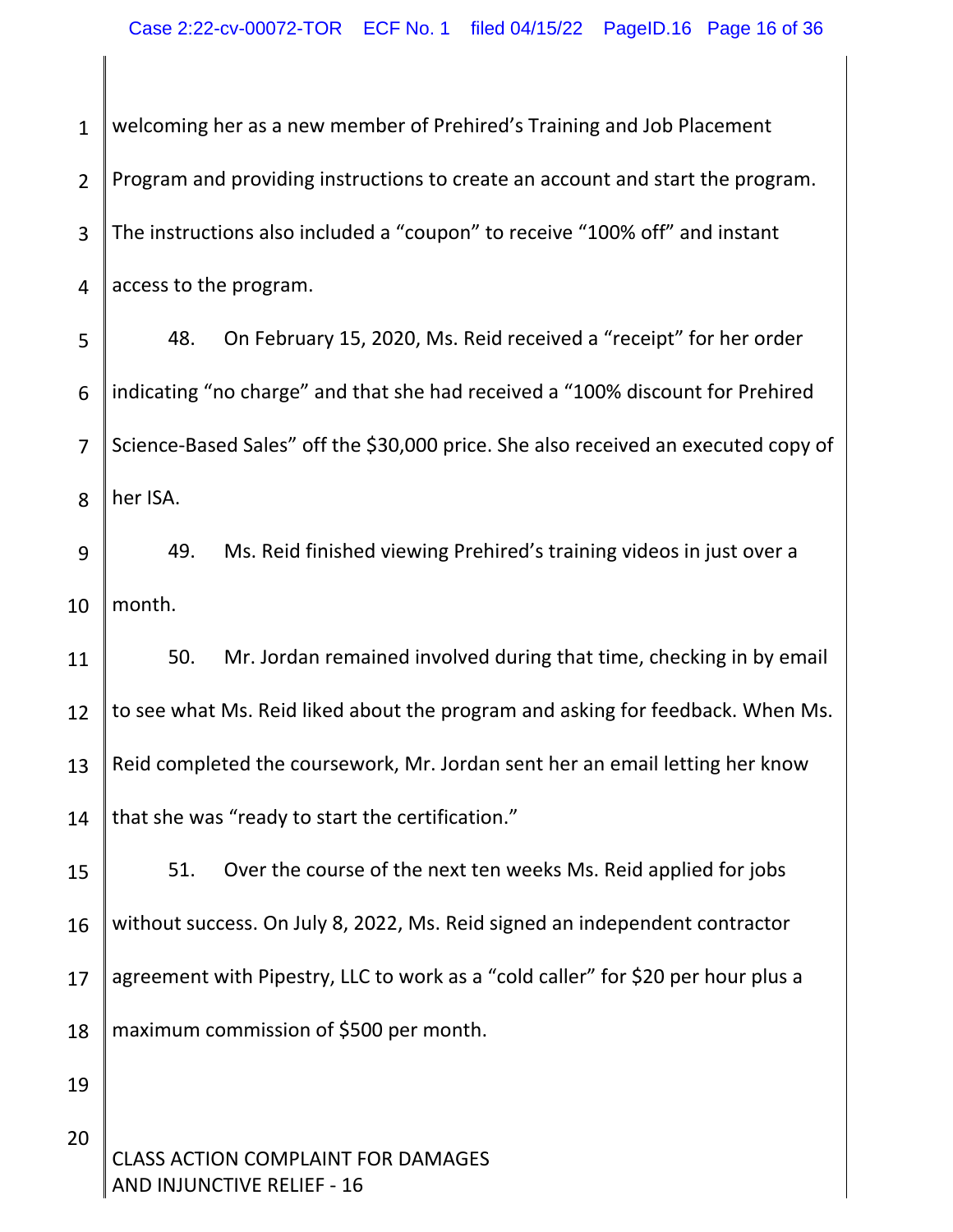1 2 52. That day, Prehired sent Ms. Reid an email with instructions on how to report her income to Meratas.

3 4 5 53. Mr. Jordan also sent Ms. Reid an email on July 8, 2020 offering her \$100 off her ISA is she put on a Prehired t-shirt, printed out her job offer letter, and took a selfie.

6 7 54. Ms. Reid received a "Certificate of Achievement" signed by Mr. Jordan.

8 9 10 11 12 13 55. On July 20, 2020, Prehired sent Ms. Reid an email asking her to update her income for her ISA with Meratas. Prehired's email informed Ms. Reid that Meratas did not have "separate boxes" for base pay and commissions so she had to estimate her yearly income. To estimate, Prehired instructed Ms. Reid to "multiply this month's pre‐tax commission by 12. Then add that to your yearly pre-tax base salary and input the total."

14 15 16 56. Ms. Reid worked for Pipestry for approximately one month, earning \$3,260, which did not satisfy the Minimum Monthly Threshold requiring a payment under the ISA.

17 18 19 57. On August 24, 2020, Ms. Reid commenced work as a Sales Development Representative for Royal 4 Systems, earning \$18.25 per hour with

CLASS ACTION COMPLAINT FOR DAMAGES AND INJUNCTIVE RELIEF ‐ 17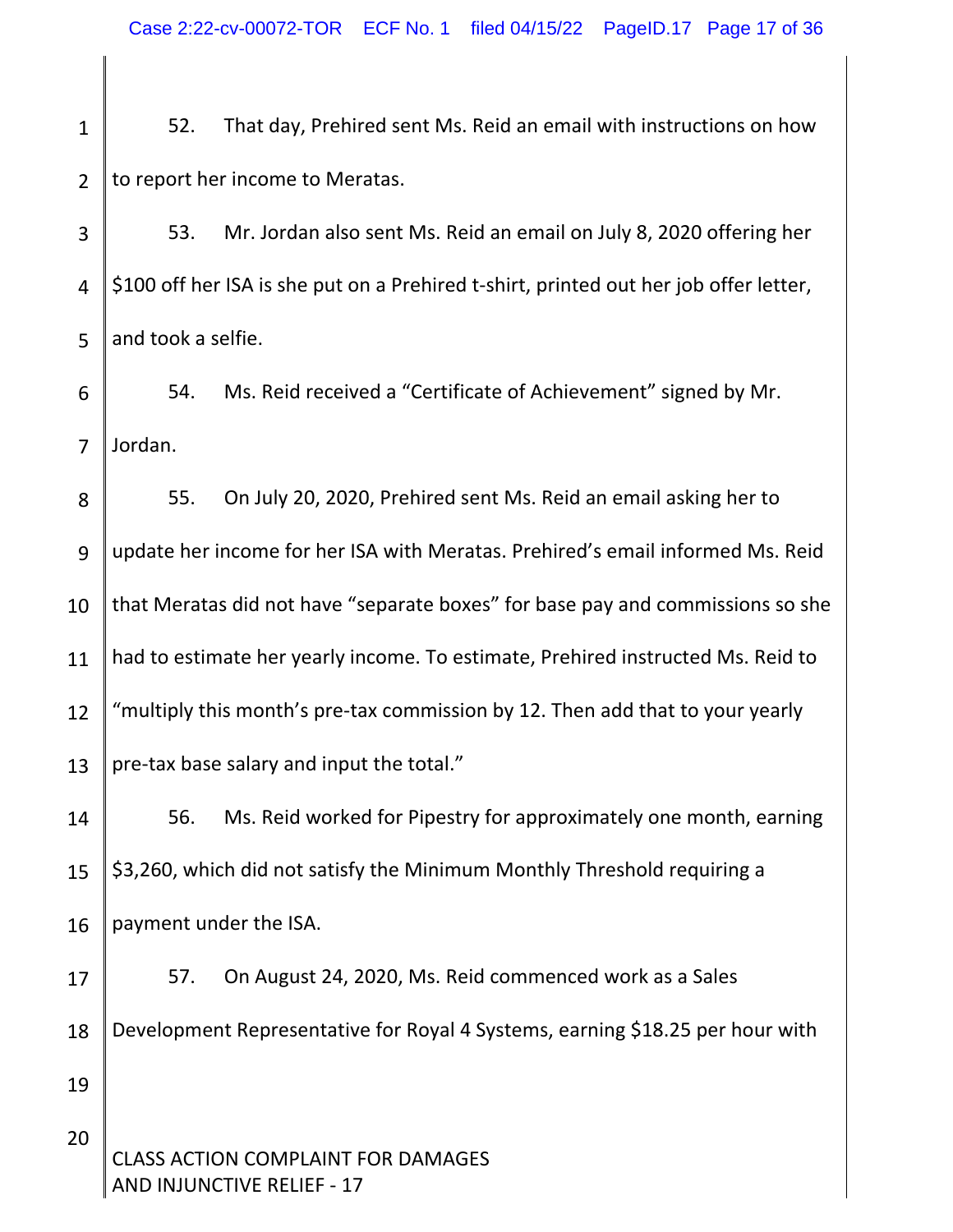1 2 optional overtime and commissions. She worked for Royal 4 Systems for two months, but then was laid off.

3 4 5 58. During the two months she worked for Royal 4 Systems, Ms. Reid's income never exceeded the minimum monthly threshold which would trigger payments under the ISA.

6 7 59. After she was laid off from Royal 4 Systems, Ms. Reid spent the next several months unsuccessfully searching for jobs.

8 9 10 11 60. On May 18, 2021, Ms. Reid returned to work for Pipestry as a "Cold Calling Specialist." She was paid a salary of \$37,440 per year, which is less than the minimum threshold on the ISA. As a Cold Calling Specialist she also was eligible for monthly commissions.

12 13 61. Ms. Reid left Pipestry in August 2021, accepting a job as an Executive Administrative Assistant for Array Real Estate. Her annual income is \$39,295.

14 15 62. In the two years since she completed her Prehired training program, Ms. Reid has never earned more than \$40,000 per year.

16 17 63. In the two years since she completed her Prehired training program, Ms. Reid has never earned more than \$3,333.33 per month.

CLASS ACTION COMPLAINT FOR DAMAGES AND INJUNCTIVE RELIEF ‐ 18 20

18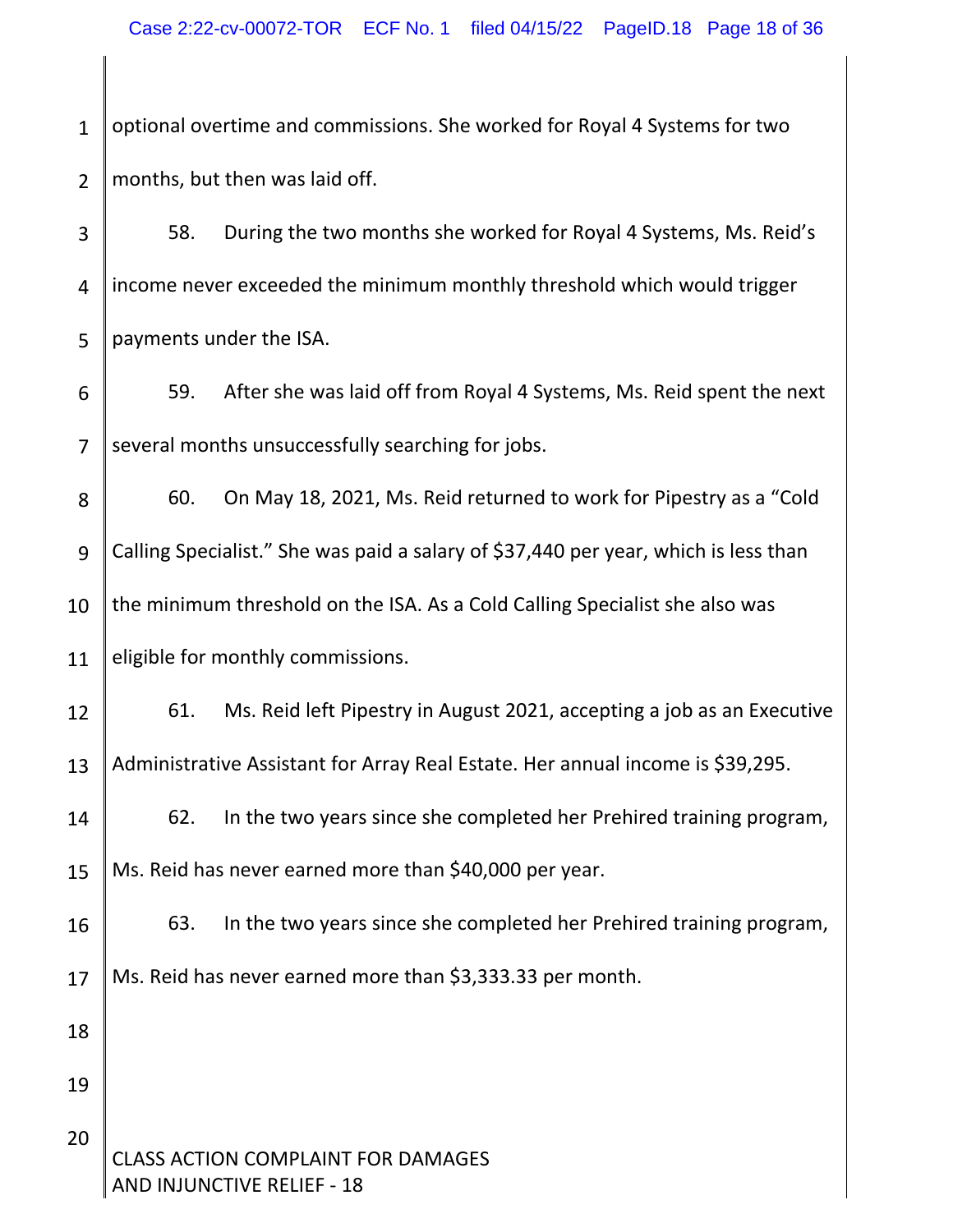| $\mathbf{1}$   | 64.             | Although she has never exceeded the minimum thresholds under the                                                 |
|----------------|-----------------|------------------------------------------------------------------------------------------------------------------|
| $\overline{2}$ |                 | ISA, Defendants required Ms. Reid to pay, and she has paid, a total of \$3,944.46                                |
| 3              |                 | to Defendants in ten monthly payments.                                                                           |
| 4              | 65.             | The monthly payments that Ms. Reid paid to Defendants exceeded                                                   |
| 5              |                 | 12.5% of her earned income for each month they were made.                                                        |
| 6              | 66.             | Ms. Reid has never received an Annual Account Reconciliation under                                               |
| $\overline{7}$ | the ISA.        |                                                                                                                  |
| 8              |                 | V.<br><b>CLASS ALLEGATIONS</b>                                                                                   |
| 9              | 67.             | Ms. Reid brings this action on behalf of herself and the following                                               |
| 10             | proposed Class: |                                                                                                                  |
| 11             |                 | All Washington residents who signed an agreement with                                                            |
| 12             |                 | Prehired LLC in substantially the form of Exhibit A and<br>paid any money to Prehired, Joshua Jordan, or Meratas |
| 13             |                 | Inc. at any time starting four years preceding the filing of<br>this action.                                     |
| 14             | 68.             | The proposed Class is so numerous that joinder is impracticable                                                  |
| 15             |                 | under Federal Rule of Civil Procedure 23(a)(1). On information and belief, there                                 |
| 16             |                 | are at least sixteen current Prehired "members" who reside in Washington.                                        |
| 17             |                 | According to the Delaware Attorney General, Prehired has sued in Delaware state                                  |
| 18             |                 | court approximately six additional Washington residents to collect amounts                                       |
| 19             |                 | allegedly owed pursuant to ISAs.                                                                                 |
| 20             |                 | <b>CLASS ACTION COMPLAINT FOR DAMAGES</b><br>AND INJUNCTIVE RELIEF - 19                                          |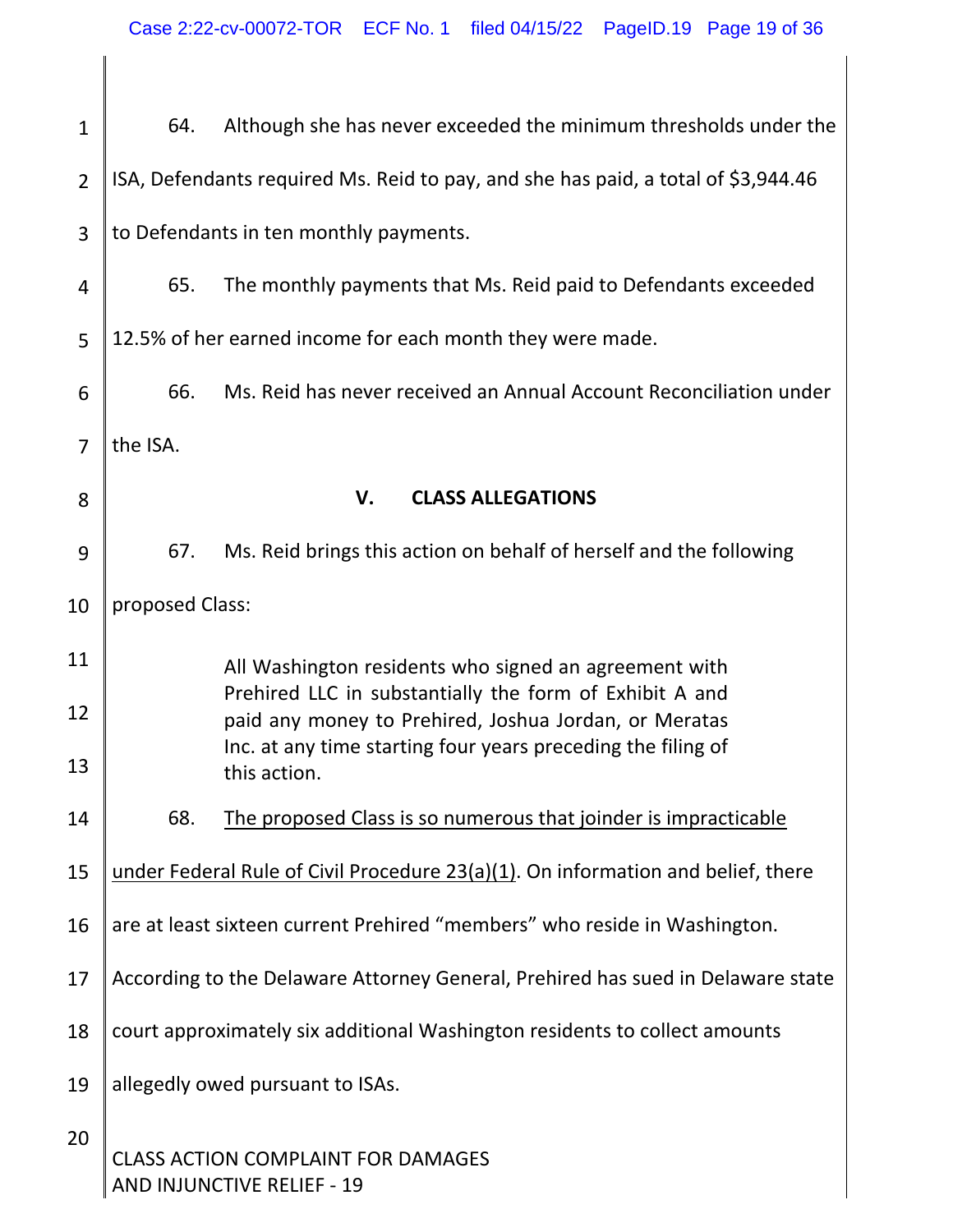CLASS ACTION COMPLAINT FOR DAMAGES AND INJUNCTIVE RELIEF ‐ 20 1 2 3 4 5 6 7 8 9 10 11 12 13 14 15 16 17 18 19 20 69. Common questions of law and fact exist as to all members of the proposed Class under Federal Rule of Civil Procedure 23(a)(2). These common questions include: a. Whether Prehired is a "private vocational school" within the meaning of Wash. Rev. Code § 28C.10.020(7); b. Whether Prehired is a "person" within the meaning of Wash. Rev. Code § 19.86.010; c. Whether Jordan is an "agent" within the meaning of Wash. Rev. Code § 28C.10.020(7) and Wash. Rev. Code § 28C.10.050(3); d. Whether Jordan is a person" within the meaning of Wash. Rev. Code § 19.86.010; e. Whether Meratas is an "agent" within the meaning of Wash. Rev. Code § 28C.10.050(3); f. Whether Meratas is a person" within the meaning of Wash. Rev. Code § 19.86.010; g. Whether Prehired is or has ever been licensed to operate as a private vocational school in Washington as required by Wash. Rev. Code § 28C.10.060;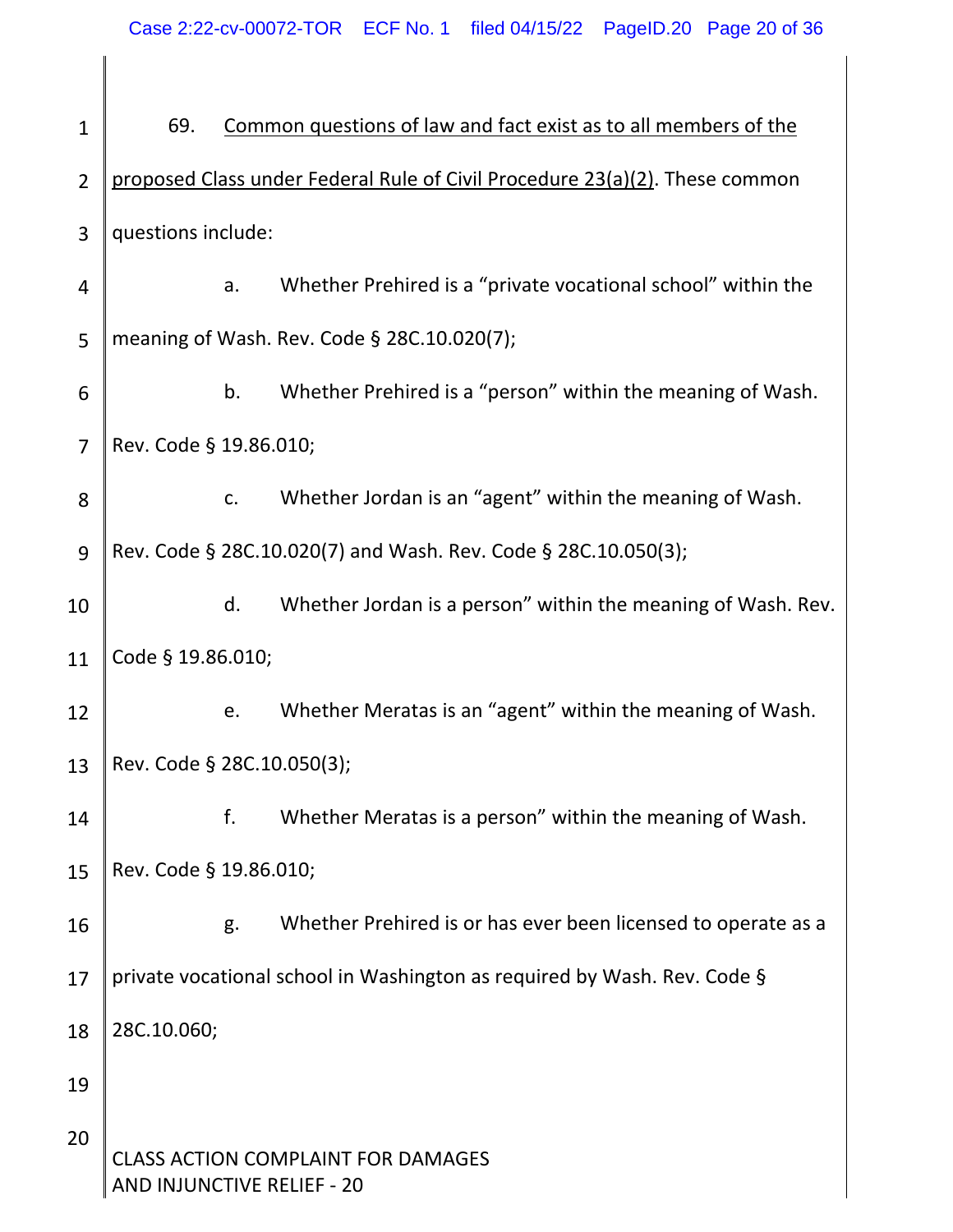| $\mathbf{1}$   | h.                         | Whether Prehired has conducted business of any kind, made                          |
|----------------|----------------------------|------------------------------------------------------------------------------------|
| $\overline{2}$ |                            | any offers, advertised or solicited, or entered into any contracts with Washington |
| 3              |                            | residents without obtaining the license required by Wash. Rev. Code §              |
| $\overline{4}$ | 28C.10.060;                |                                                                                    |
| 5              | i.                         | Whether Prehired has engaged in unfair business practices                          |
| 6              |                            | within the meaning of Wash. Rev. Code § 28C.10.110(2);                             |
| $\overline{7}$ | j.                         | Whether Prehired failed to satisfy the minimum standards for                       |
| 8              |                            | private vocational schools described in Wash. Rev. Code § 28C.10.050(2);           |
| 9              | k.                         | Whether Prehired has violated Wash. Rev. Code § 19.86 et seq.                      |
| 10             | $\mathbf{I}$ .             | Whether Jordan has engaged in unfair business practices                            |
| 11             |                            | within the meaning of Wash. Rev. Code $\S$ 28C.10.110(2);                          |
| 12             | m.                         | Whether Jordan has failed to satisfy the minimum standards                         |
| 13             |                            | for private vocational schools described in Wash. Rev. Code § 28C.10.050(3);       |
| 14             | n.                         | Whether Jordan has violated Wash. Rev. Code § 19.86 et seq.;                       |
| 15             | О.                         | Whether Meratas has engaged in unfair business practices                           |
| 16             |                            | within the meaning of Wash. Rev. Code $\S$ 28C.10.110(2);                          |
| 17             | p.                         | Whether Meratas has failed to satisfy the minimum standards                        |
| 18             |                            | for private vocational schools described in Wash. Rev. Code § 28C.10.050(3);       |
| 19             |                            |                                                                                    |
| 20             | AND INJUNCTIVE RELIEF - 21 | <b>CLASS ACTION COMPLAINT FOR DAMAGES</b>                                          |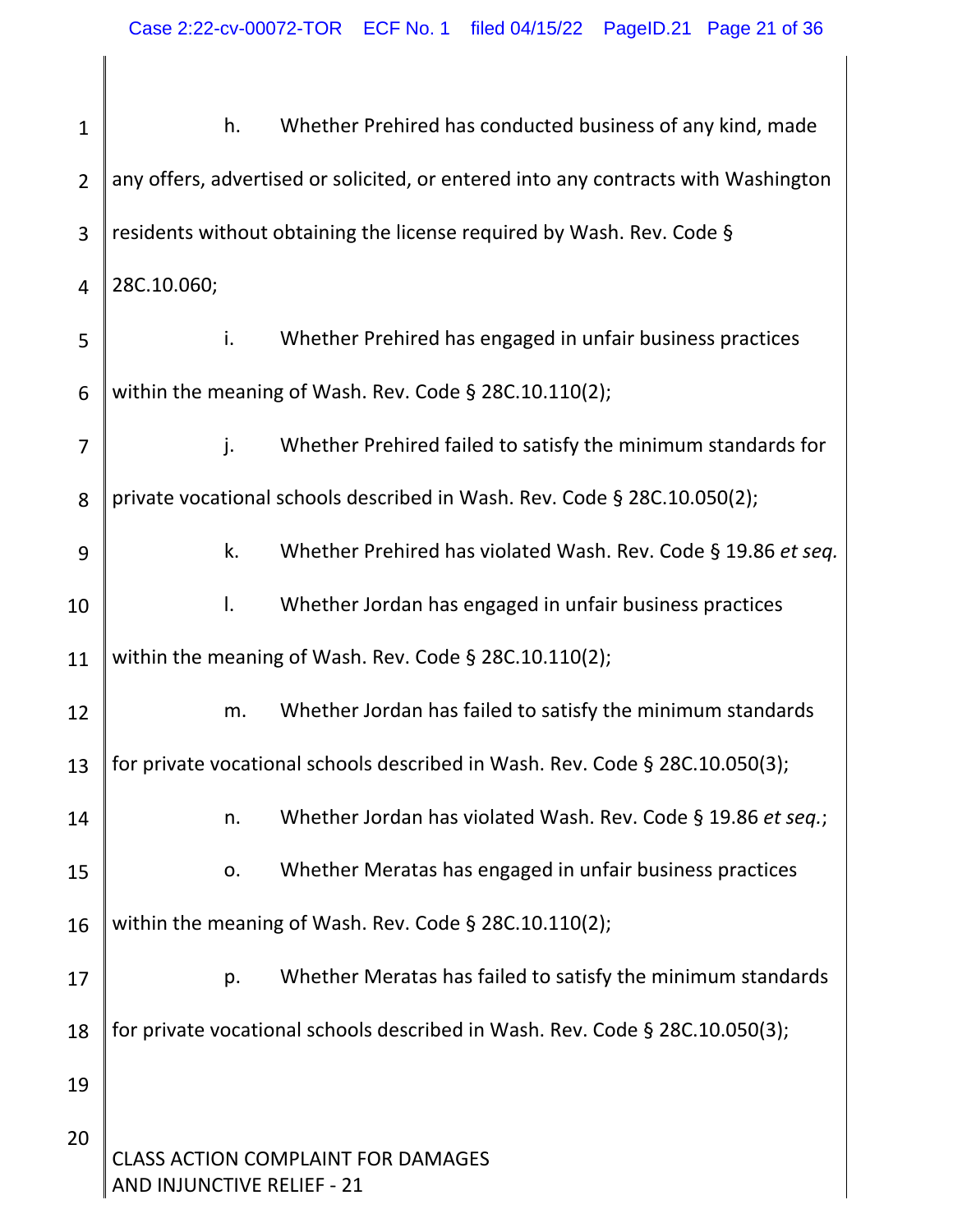1 2 p. Whether Meratas has violated Wash. Rev. Code § 19.86 *et seq.*;

3 4 5 6 70. Ms. Reid's claims are typical of those of the proposed Class as required by Federal Rule of Civil Procedure 23(a)(3). Ms. Reid signed an ISA with Prehired that is materially the same as the agreement signed by other members of the proposed class.

7 8 9 10 11 12 13 14 71. Ms. Reid is an adequate representative of the proposed Class under Federal Rule Civil Procedure 23(a)(4). She will fairly and adequately protect the interests of the Class. Ms. Reid has retained competent and capable attorneys who are experienced trial lawyers with significant experience in complex and class action litigation. Ms. Reid and her counsel are committed to prosecuting this action vigorously on behalf of the Class and have the financial resources to do so. Neither Ms. Reid, nor her counsel, have interests that are contrary to or that conflict with those of the Class.

15 16 17 18 72. Declaratory and injunctive relief are appropriate as to the Class under Federal Rule of Civil Procedure 23(b)(2). Defendants have acted on grounds generally applicable to the Class, making declaratory and final injunctive relief appropriate with respect to the Class as a whole.

19

20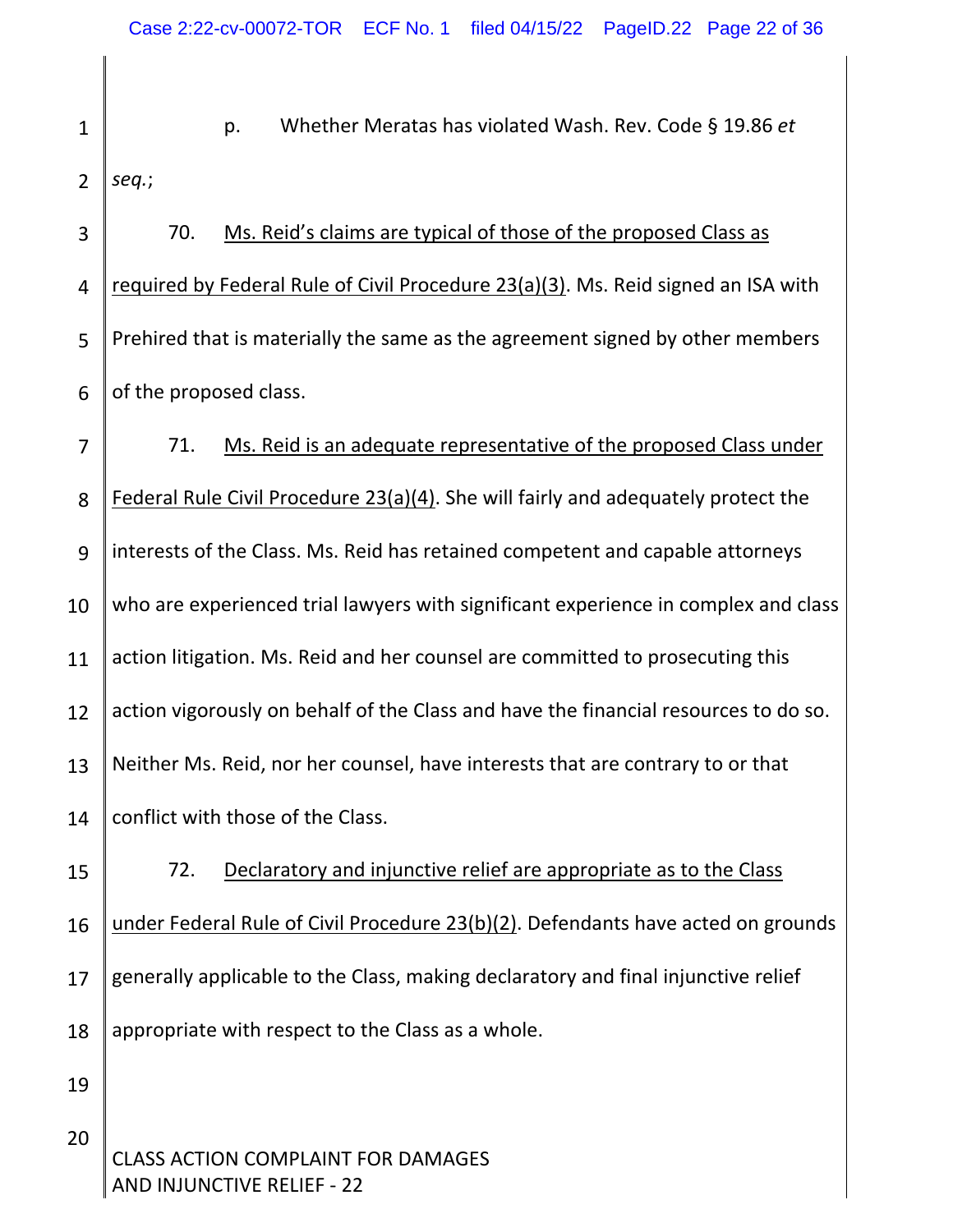| $\mathbf{1}$   | 73.<br>Common issues predominate over any individualized issues and a                       |
|----------------|---------------------------------------------------------------------------------------------|
| $\overline{2}$ | class action is superior to individual litigation under Federal Rule of Civil               |
| 3              | Procedure 23(b)(3). The common and overriding questions are whether                         |
| 4              | Defendants have engaged in common courses of conduct that is unfair or                      |
| 5              | deceptive or that violate Wash. Rev. Code § 28C.10 et seq. Defendants' conduct is           |
| 6              | uniform to all members of the Class. Ms. Reid and members of the Class have                 |
| $\overline{7}$ | suffered harm and damages as a result of Defendants' conduct. Absent a class                |
| 8              | action, however, most Class members likely would find the cost of litigating their          |
| 9              | claims prohibitive.                                                                         |
| 10             | <b>FIRST CLAIM FOR RELIEF</b><br>Per se violation of the Washington Consumer Protection Act |
| 11             | Wash. Rev. Code § 19.86 et seq.                                                             |
| 12             | Plaintiff realleges and incorporates by reference each and every<br>74.                     |
| 13             | allegation set forth in the preceding allegations.                                          |
| 14             | Defendants are "persons" within the meaning of the Washington                               |
| 15             | Consumer Protection Act, Wash. Rev. Code § 19.86.010(1), and conduct "trade"                |
| 16             | and "commerce" within the meaning of the Washington Consumer Protection                     |
| 17             | Act, Wash. Rev. Code §19.86.010(2).                                                         |
| 18             | Defendant Prehired is a "private vocational school" within the<br>76.                       |
| 19             | meaning of Wash. Rev. Code § 28C.10.020(7) because it offers postsecondary                  |
| 20             | <b>CLASS ACTION COMPLAINT FOR DAMAGES</b><br>AND INJUNCTIVE RELIEF - 23                     |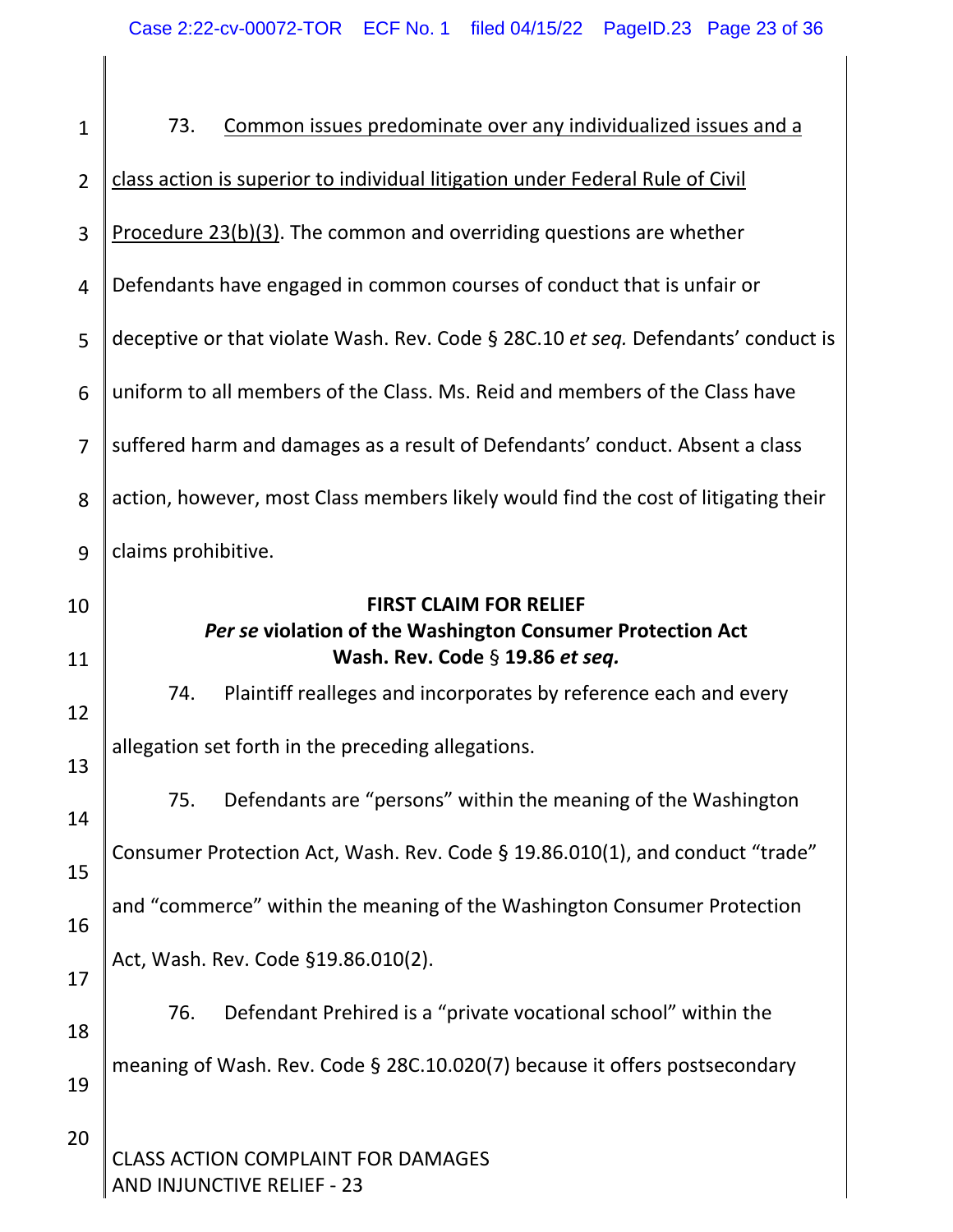1 2 education for the purpose of instructing, training, and preparing persons to become software sales representatives.

3 4 5 6 7 77. Defendant Jordan is an "agent" of Prehired within the meaning of Wash. Rev. Code § 28C.10.020(2) and Wash. Rev. Code § 28C.10.050(3) because (a) he owns an interest in Prehired and personally attempts to secure Washington residents' enrollment, including Plaintiff, in the Prehired training program and (b) he is an officer of Prehired who works on behalf of the institution.

8 9 10 11 12 78. Defendant Meratas is an "agent" of Prehired within the meaning of Wash. Rev. Code § 28C.10.050(3) because Meratas is a contractor working on behalf of Prehired to manage the ISAs, which are consumer student loan products used to fund Prehired's postsecondary training program and which financially benefit the owners of Prehired.

13 14 79. Plaintiff and Class members are "persons" within the meaning of the Washington Consumer Protection Act, Wash. Rev. Code § 19.86.010(1).

15 16 17 18 80. A violation of Wash. Rev. Code § 28C.10 et seq. affects the public interest and is an unfair or deceptive act or practice in violation of Wash. Rev. Code § 19.86.020 of the Washington Consumer Protection Act. Wash. Rev. Code § 28C.10.210; *see also* Wash. Rev. Code § 28C.10.130.

19

20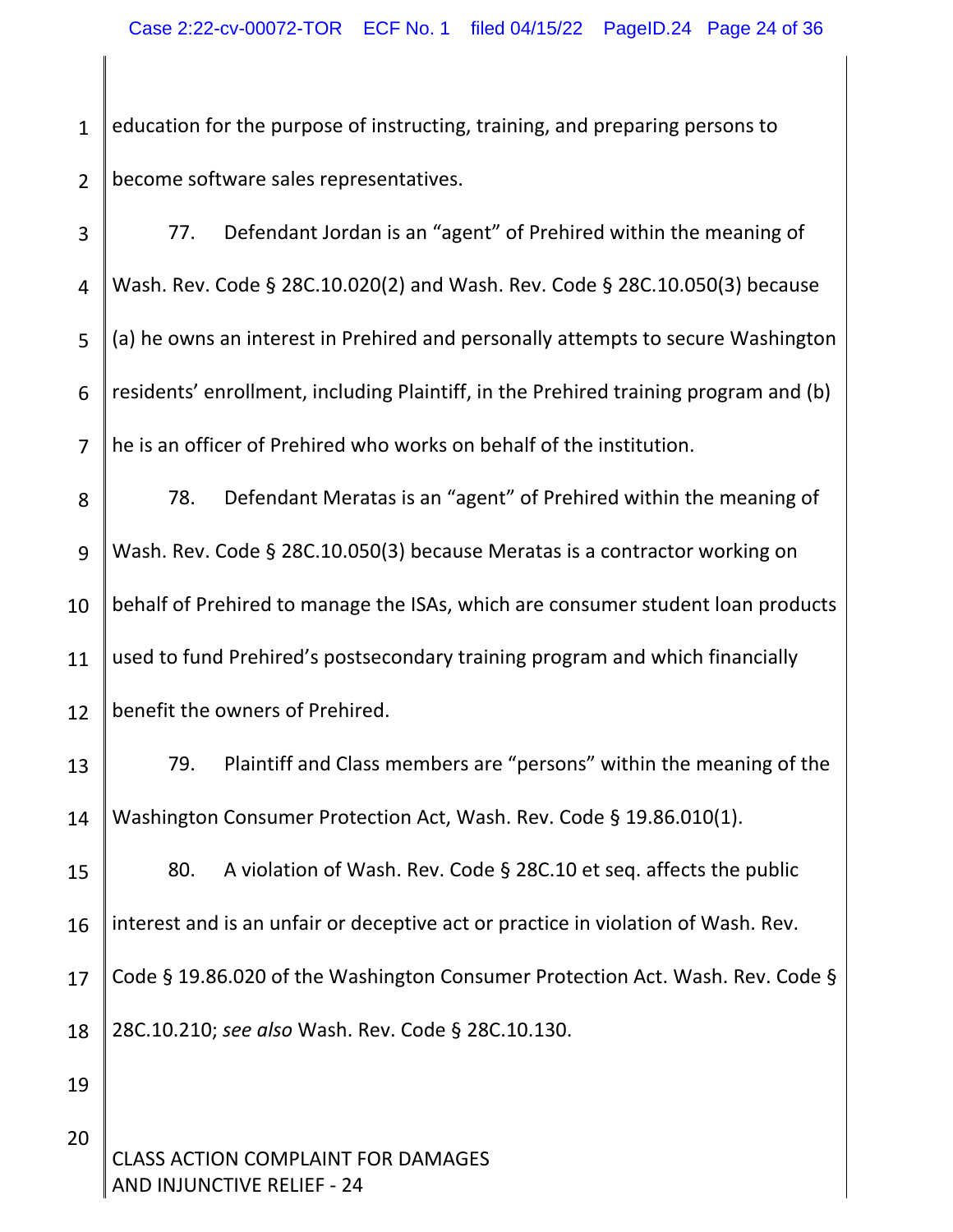1 2 3 4 5 6 81. Defendants engaged in conduct prohibited by Wash. Rev. Code § 28C.10 et seq. Defendants' violations include but are not limited to the following: a. Wash. Rev. Code § 28C.10.060 requires entities desiring to operate a private vocational school to obtain a license. On information and belief, Defendant Prehired did not obtain a license to operate in the state of Washington.

7 8 9 10 11 12 13 b. Wash. Rev. Code § 28C.10.090 prohibits private vocational schools, whether located in Washington State or outside Washington State, to conduct business of any kind, make any offers, advertise or solicit, or enter into any contracts unless the private vocational school is licensed under Wash. Rev. Code § 28C.10.060. On information and belief, Prehired conducted business, made offers, advertised or solicited, and entered into contracts without the license required by Wash. Rev. Code § 28C.10.060.

CLASS ACTION COMPLAINT FOR DAMAGES AND INJUNCTIVE RELIEF ‐ 25 14 15 16 17 18 19 20 c. Wash. Rev. Code  $\S$  28C.10.110(2)(c) provides that it is an unfair business practice for an entity operating a private vocational school or an agent employed by a private vocational school to "[a]dvertise in the help wanted section of a newspaper or otherwise represent falsely, directly or by implication, that the school is an employment agency, is making an offer of employment or otherwise is attempting to conceal the fact that what is being represented are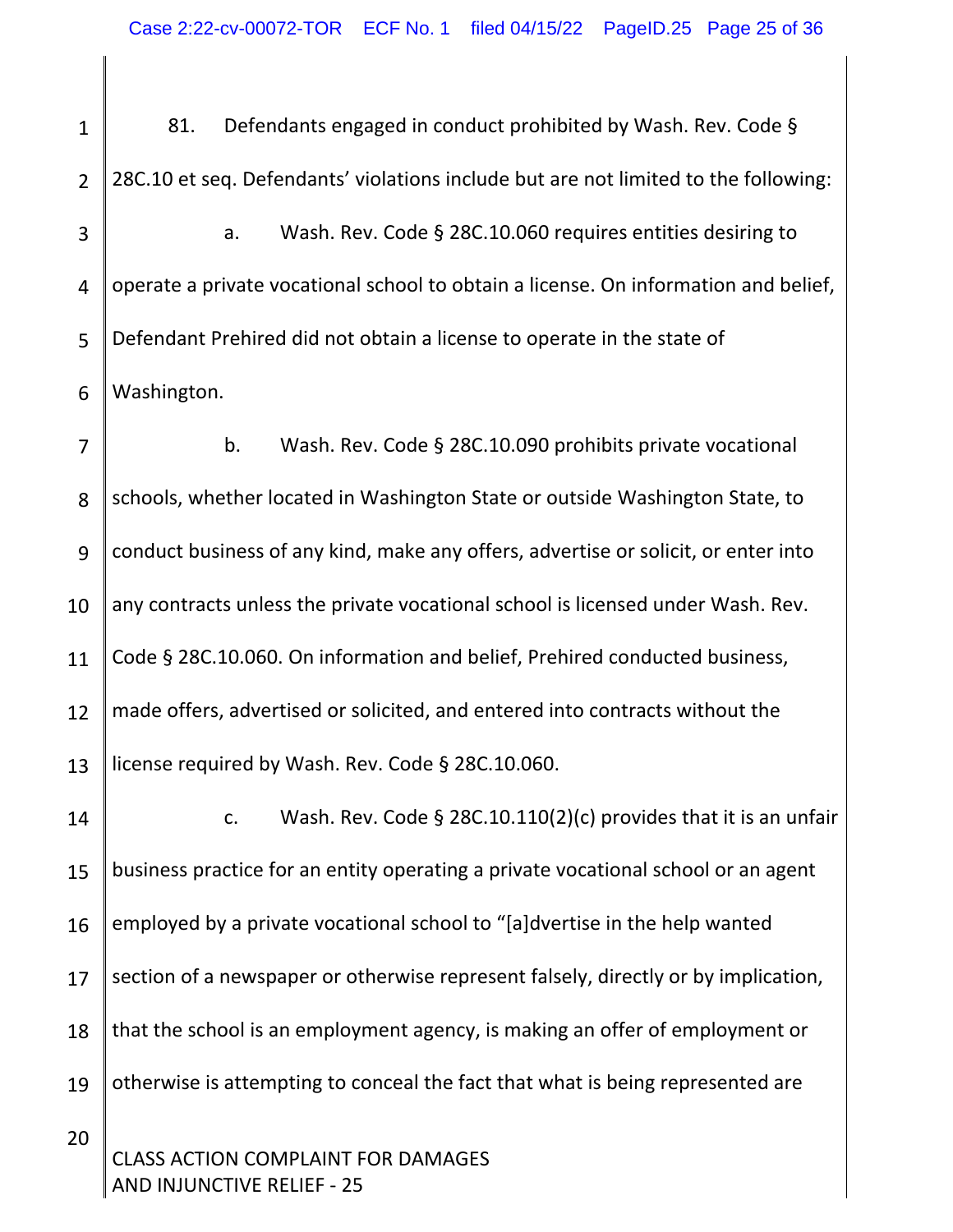1 2 3 4 course offerings of a school." On information and belief, Defendant Prehired engaged in unfair business practices within the meaning of this section by advertising its training program in the Craigslist Jobs section and thereby suggesting that it was an employment agency rather than a school.

CLASS ACTION COMPLAINT FOR DAMAGES AND INJUNCTIVE RELIEF ‐ 26 5 6 7 8 9 10 11 12 13 14 15 16 17 18 19 20 d. Wash. Rev. Code  $\S$  28C.10.110(2)(h) provides that it is an unfair business practice to "[p]rovide prospective students with: Any testimonial, endorsement, or other information that a reasonable person would find likely to mislead or deceive prospective students or the public, including those regarding current practices of the school; … current conditions for employment opportunities; postgraduation employment by industry or probable earnings in the occupation for which the education was designed; [and] total cost to obtain a diploma or certificate." Defendants Prehired and Jordan violated this provision by providing Plaintiff and Class members with testimonials that misleadingly suggested that they would be able to secure a "six-figure" salary in software sales within the first two years of completing the Prehired training program. e. Wash. Rev. Code § 28C.10.110(2)(j) provides that it is an unfair business practice to "[m]ake or cause to be made any statement or representation in connection with the offering of education if the school or agent knows or reasonably should have known the statement or representation to be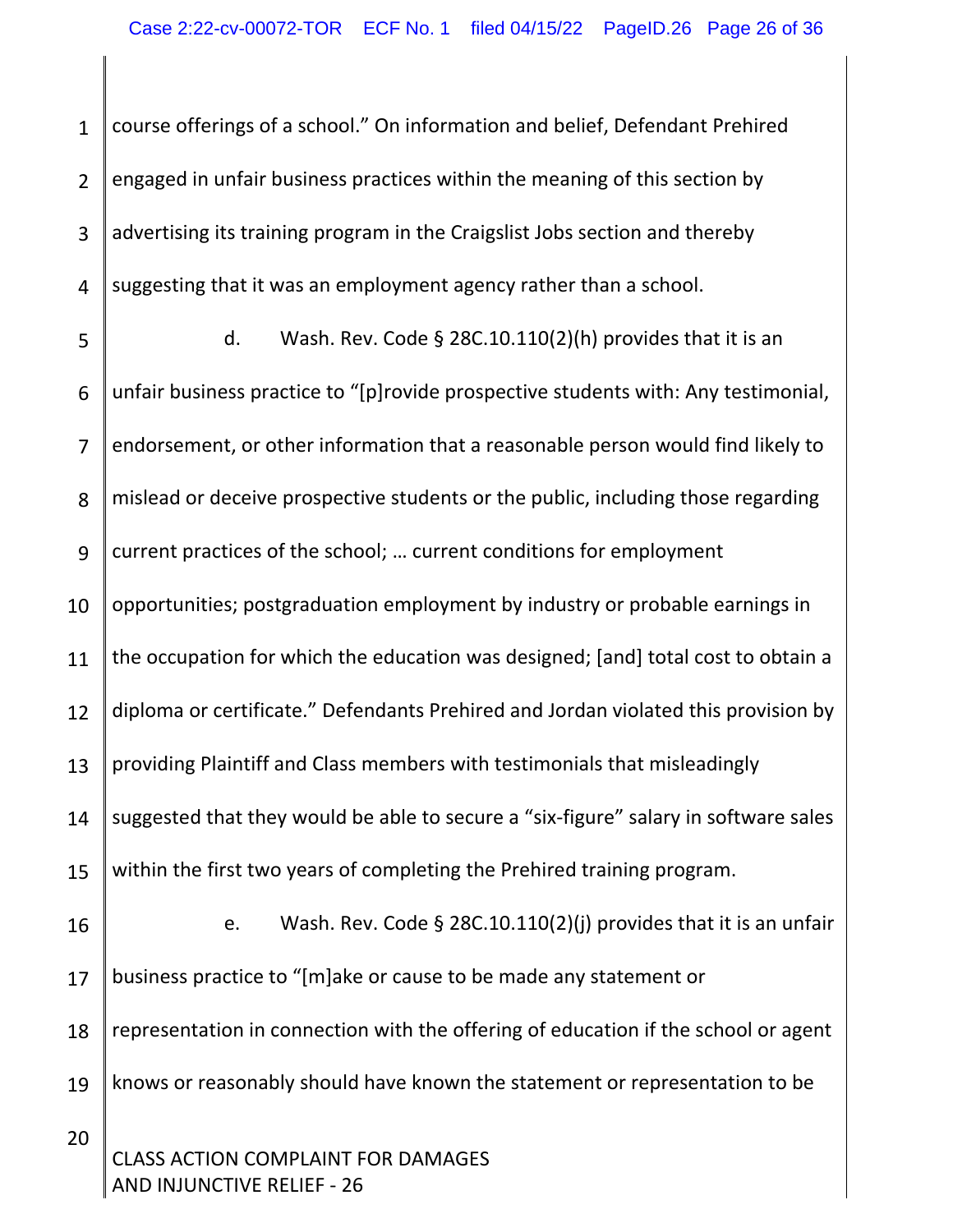CLASS ACTION COMPLAINT FOR DAMAGES AND INJUNCTIVE RELIEF ‐ 27 1 2 3 4 5 6 7 8 9 10 11 12 13 14 15 16 17 18 19 20 false, substantially inaccurate, or misleading." Defendants Prehired and Jordan violated Wash. Rev. Code § 28C.10.110(2)(j) by making false, substantially inaccurate, or misleading statements about the nature of Prehired's training program and the ISAs, and the amount of money graduates could earn upon completion of the Prehired training program. Defendant Meratas violated Wash. Rev. Code § 28C.10.110(2)(j) by making false, substantially inaccurate, or misleading statements about the amount of money Prehired graduates owed under the ISAs. f. Wash. Rev. Code § 28C.10.110(2)(k) provides that it is an unfair business practice to "[e]ngage in methods of advertising, sales, collection, credit, or other business practices which are false, deceptive, misleading, or unfair…." Defendants have violated this section by inducing Plaintiff and Class members to enter into ISAs by representing, among other things, that Plaintiff and Class members' payments on the ISAs will be "waived" when they are earning less than \$40,000 per year, (equivalent to \$3,333.33 on a monthly basis), and then collecting payments from students even though Plaintiff and Class members' earned income fell below the minimum threshold. g. Wash. Rev. Code § 28C.10.110(2)(m) provides that it is an unfair business practice for a private vocational school or its agent to "[v]iolate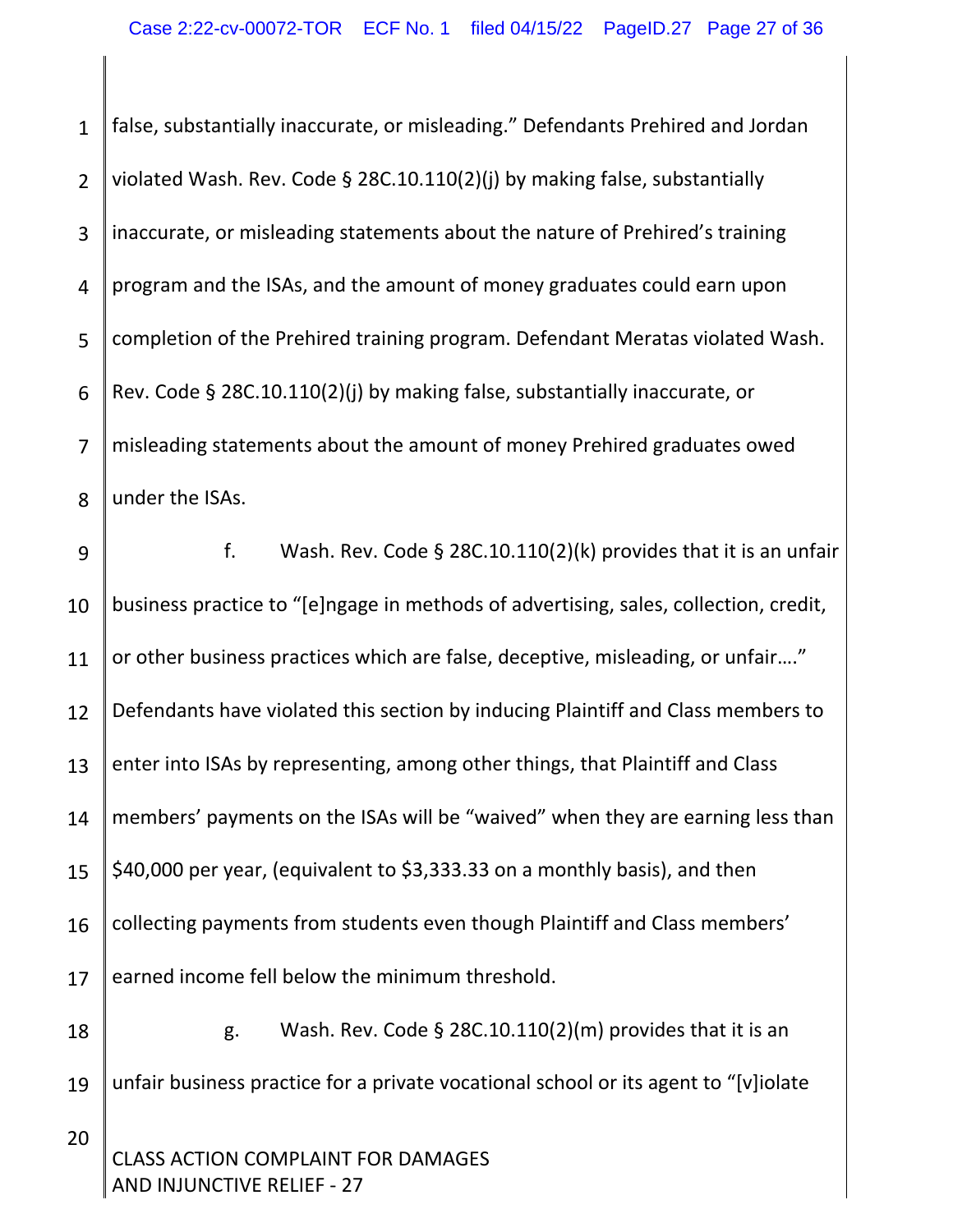1 2 3 4 5 6 7 8 9 10 11 12 13 14 15 16 17 18 RCW 28C.10.050(3) regarding the sale of, or inducing of students to obtain, specific consumer student loan products." Wash. Rev. Code § 28C.10.050(3) provides that a private vocational school … that has not had at least one of its programs recognized by the [WTECB] for at least two consecutive years, may not engage in any practice regarding the sale of, or inducing of students to obtain, specific consumer student loan products to fund education that financially benefits any person or entity that has an ownership interest in the institution, unless the institution can demonstrate to the agency that the student has exhausted all federal aid options and has been denied noninstitutional private commercial loan products. Defendants Prehired, Jordan, and Meratas violated this section by inducing Plaintiff and Class members to fund their Prehired educations through ISAs, by collecting payments on those ISAs, and by benefitting financially from the ISAs even though Prehired never obtained the proper licenses required by Wash. Rev. Code § 28C.10.060. h. Wash. Rev. Code § 28C.10.050(2) sets forth minimum standards for entities operating private vocational schools, including that the school and its agents must discuss "with each potential student the potential student's obligations in signing any enrollment contract and/or incurring any debt for educational purposes. The discussion shall include the inadvisability of

20

19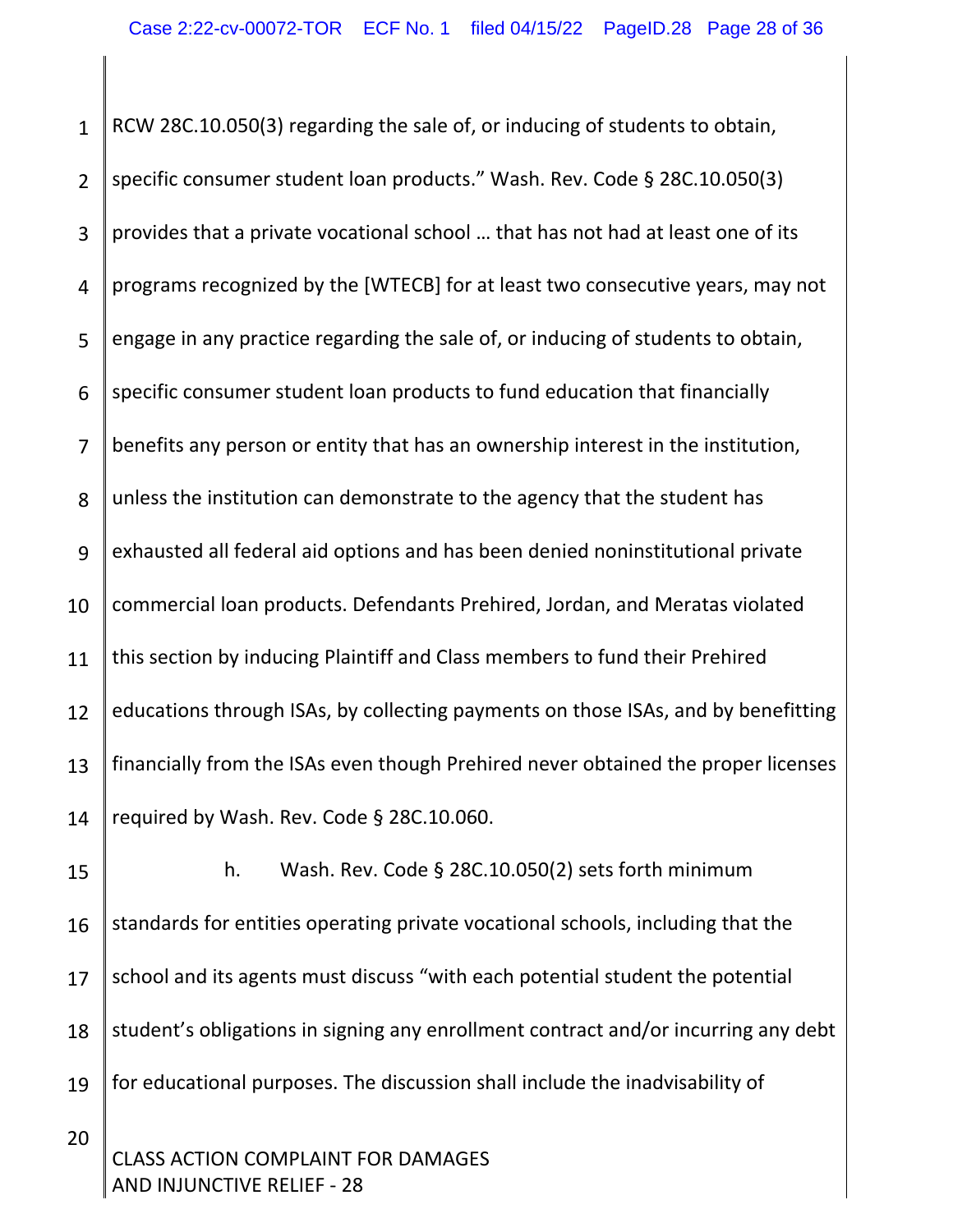1 2 3 4 5 acquiring an excessive educational debt burden that will be difficult to repay given employment opportunities and average starting salaries in the potential student's chosen occupation." Wash. Rev. Code § 28C.10.050(2)(h). Defendants Jordan and Prehired violated this provision by failing to have those discussions with Plaintiff and Class members.

6 7 8 9 10 11 12 13 14 15 16 17 18 19 i. Wash. Rev. Code § 28C.10.170 provides, "If a student or prospective student is a resident of this state at the time any contract relating to payment for education or any note, instrument, or other evidence of indebtedness relating thereto is entered into, RCW 28C.10.180 shall govern the rights of the parties to the contract or evidence of indebtedness. Wash. Rev. Code § 28C.10.180 provides, "A note, instrument, or other evidence of indebtedness or contract relating to payment for education is not enforceable in the courts of this state by a private vocational school or holder of the instrument unless the private vocational school was licensed under this chapter at the time the note, instrument or other evidence of indebtedness or contract was entered into." Plaintiff and Class members were residents of Washington State when they entered into the ISAs. At the time Plaintiff and Class members entered into the ISAs, Prehired was not licensed as required under Washington law. Therefore the ISAs are void and unenforceable.

CLASS ACTION COMPLAINT FOR DAMAGES AND INJUNCTIVE RELIEF ‐ 29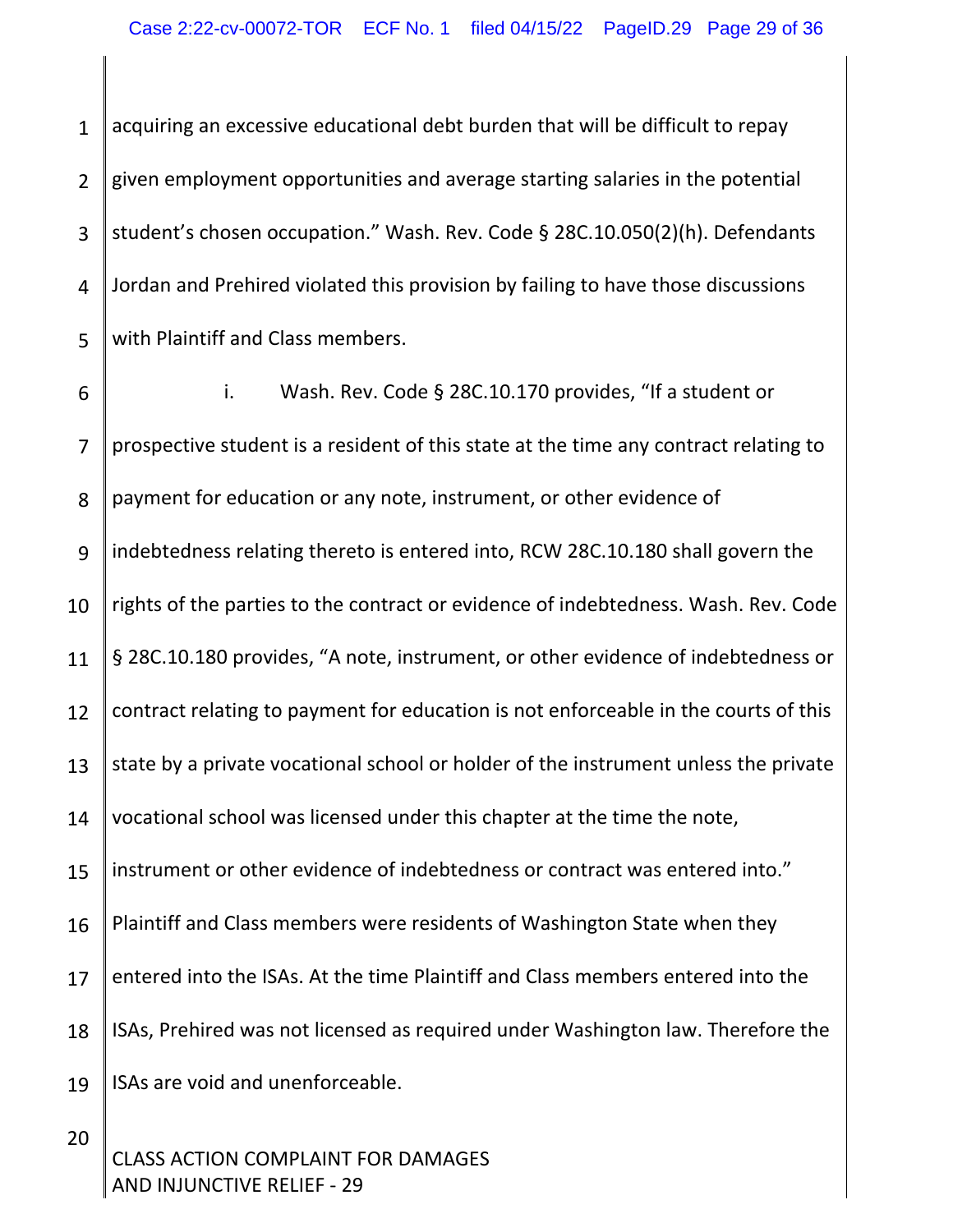| $\mathbf{1}$   | 82.<br>Wash. Rev. Code § 28C.10.170 further provides that if a contract or           |  |  |  |
|----------------|--------------------------------------------------------------------------------------|--|--|--|
| $\overline{2}$ | evidence of indebtedness contains an agreement that the law of another state         |  |  |  |
| 3              | shall apply or that the maker or any person liable on the contract or evidence of    |  |  |  |
| $\overline{4}$ | indebtedness consents to the jurisdiction of another state, or that fixes venue,     |  |  |  |
| 5              | that contract or evidence of indebtedness "is voidable at the option of the          |  |  |  |
| 6              | student or prospective student." The ISAs that Plaintiff and Class members           |  |  |  |
| $\overline{7}$ | executed contain choice of law and choice of venue provisions selecting New York     |  |  |  |
| 8              | law and New York courts. Under Wash. Rev. Code § 28C.10.170, the contracts are       |  |  |  |
| 9              | voidable.                                                                            |  |  |  |
| 10             | The acts alleged in this Complaint are ongoing or have a substantial<br>83.          |  |  |  |
| 11             | likelihood of being repeated.                                                        |  |  |  |
| 12             | As a direct and proximate result of Defendants' unfair acts or<br>84.                |  |  |  |
| 13             | practices, Plaintiff and Class members suffered injury to their business or property |  |  |  |
| 14             | and lost money.                                                                      |  |  |  |
| 15             | Plaintiff and the Class are therefore entitled to an order enjoining the<br>85.      |  |  |  |
| 16             | conduct complained of herein; declaring the ISAs void and unenforceable; actual      |  |  |  |
| 17             | damages; treble damages pursuant to RCW 19.86.090; costs of suit including           |  |  |  |
| 18             | reasonable attorneys' fees; and such further relief as the Court may deem proper.    |  |  |  |
| 19             |                                                                                      |  |  |  |
| 20             | <b>CLASS ACTION COMPLAINT FOR DAMAGES</b><br>AND INJUNCTIVE RELIEF - 30              |  |  |  |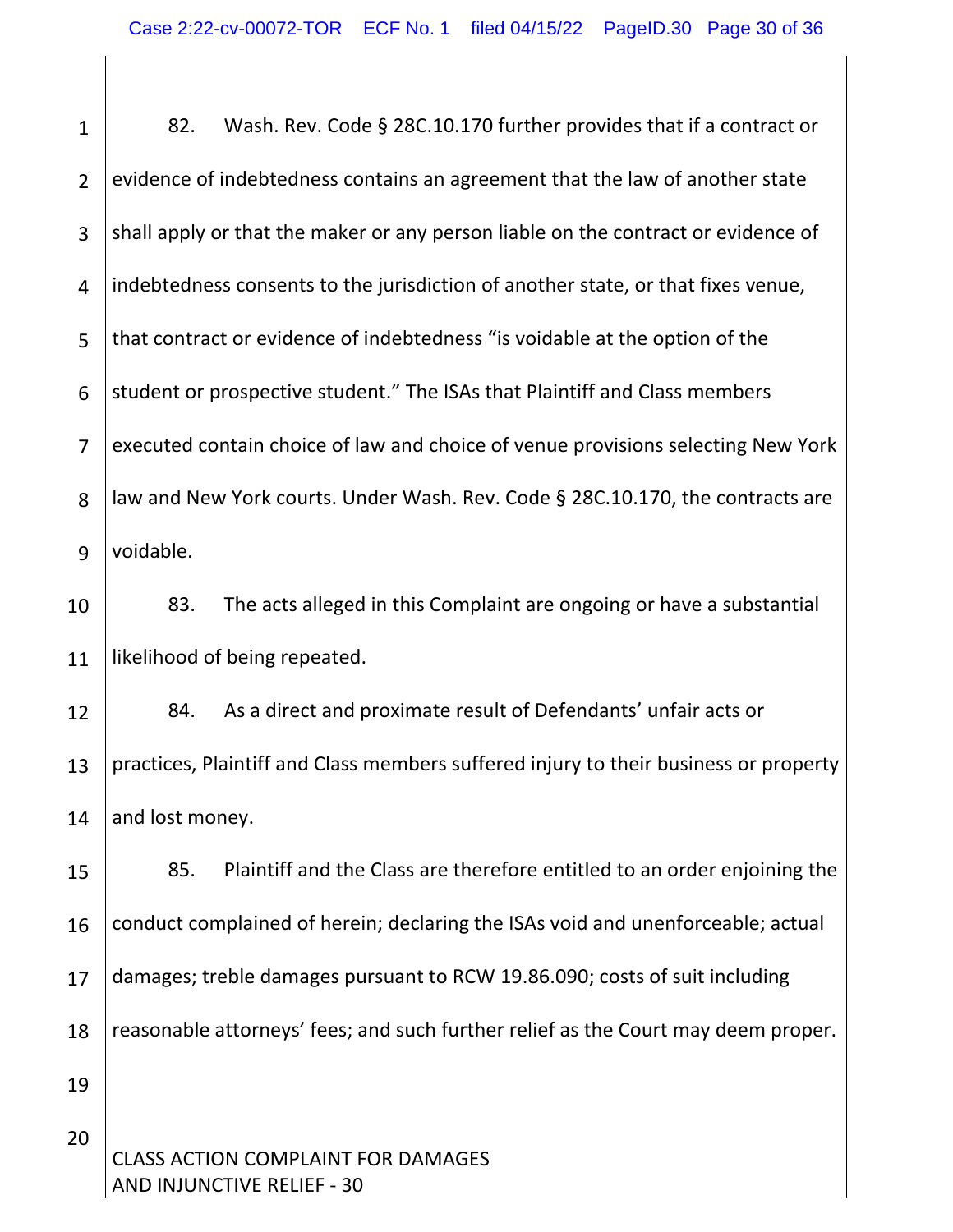| $\mathbf{1}$   | <b>SECOND CLAIM FOR RELIEF</b><br>Violation of the Washington Consumer Protection Act-Unfair              |  |  |  |  |  |
|----------------|-----------------------------------------------------------------------------------------------------------|--|--|--|--|--|
| $\overline{2}$ | or Deceptive Acts or Practices<br>86.<br>Plaintiff realleges and incorporates by reference each and every |  |  |  |  |  |
| 3              | allegation set forth in the preceding paragraphs.                                                         |  |  |  |  |  |
| 4              | Washington's legislature has declared that the Consumer Protection<br>87.                                 |  |  |  |  |  |
| 5              | Act should be liberally construed so that its beneficial purpose of protecting                            |  |  |  |  |  |
| 6              | consumers from unfair, deceptive and fraudulent acts or practices be served.                              |  |  |  |  |  |
| $\overline{7}$ | Wash. Rev. Code § 19.86.920.                                                                              |  |  |  |  |  |
| 8<br>9         | Persons like Prehired, Meratas, and Jordan illicitly profit by<br>88.                                     |  |  |  |  |  |
| 10             | promoting education classes that supposedly will allow student to achieve a "6-                           |  |  |  |  |  |
| 11             | Figure Sales Career in 12 Weeks". Instead, they follow a common scheme in which                           |  |  |  |  |  |
| 12             | a "14-day free trial" leads to a few-week, worthless training course that ultimately                      |  |  |  |  |  |
| 13             | costs tens of thousands of dollars and years of hassle.                                                   |  |  |  |  |  |
| 14             | The entire process by which Defendants sign consumers up for<br>89.                                       |  |  |  |  |  |
| 15             | Prehired's training courses, induce consumers to enter into misleading ISAs, and                          |  |  |  |  |  |
| 16             | collect onerous payments even when minimum earning thresholds are not met is                              |  |  |  |  |  |
| 17             | unfair or deceptive. Their specific unfair or deceptive acts or practices include but                     |  |  |  |  |  |
| 18             | are not limited to the following:                                                                         |  |  |  |  |  |
| 19             |                                                                                                           |  |  |  |  |  |
| 20             | <b>CLASS ACTION COMPLAINT FOR DAMAGES</b><br>AND INJUNCTIVE RELIEF - 31                                   |  |  |  |  |  |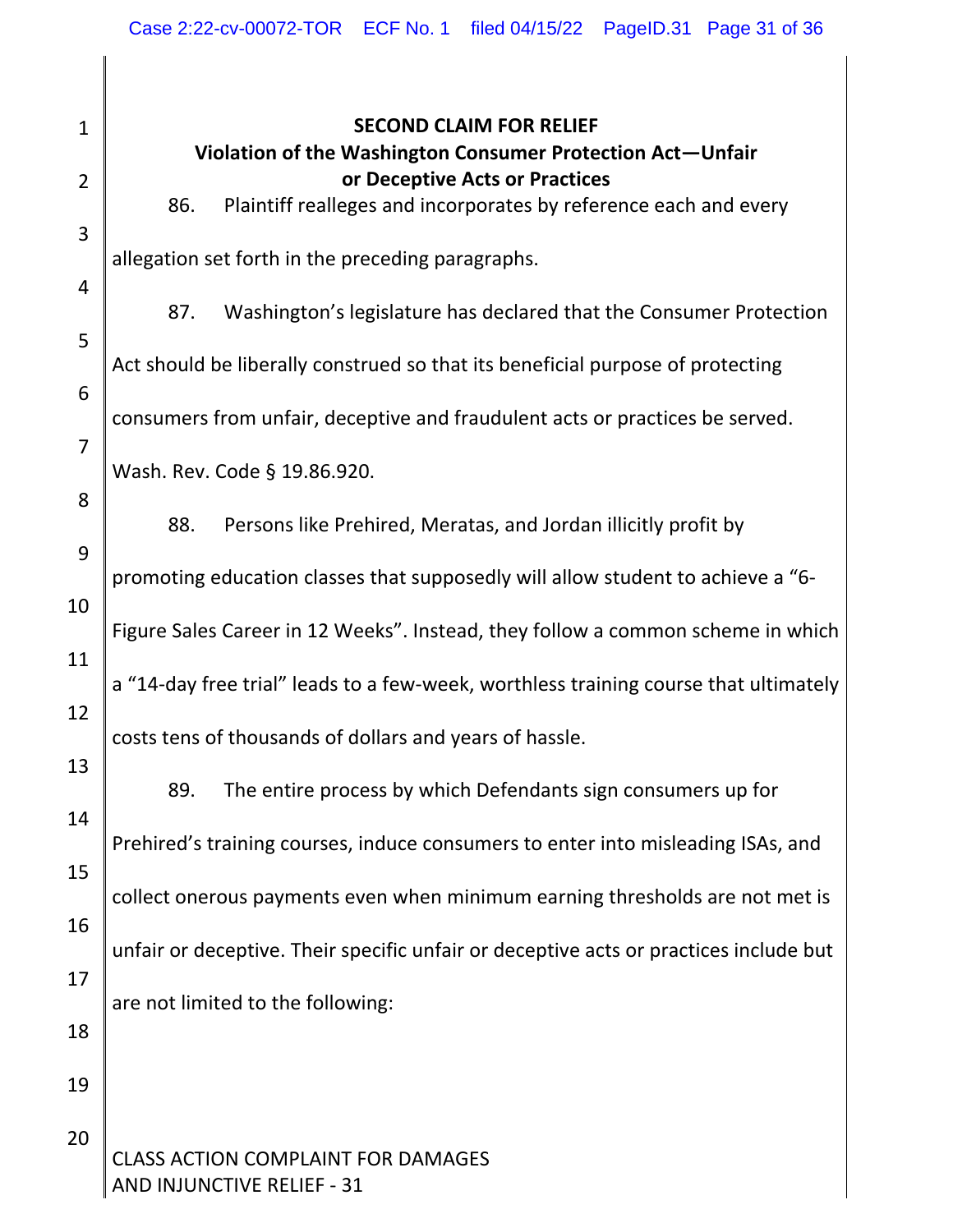CLASS ACTION COMPLAINT FOR DAMAGES 1 2 3 4 5 6 7 8 9 10 11 12 13 14 15 16 17 18 19 20 a. Defendant Prehired advertises its training program on Craigslist's Job board, misleading consumers into believing it is an employment agency instead of an educational institution. b. Defendant Prehired's website misleading states that it provides training to help students land a job in software sales within twelve weeks, even if the consumer does not have any previous sales or tech experience. c. Defendants Prehired and Jordan misleadingly represent that Prehired admits less than 5% of applicants, making consumers believe that they are attending a highly selective training program. d. Defendants Prehired and Jordan misleadingly represent that students will be able to "land a 6‐figure software sales career." e. Defendants Prehired and Jordan induce consumers into misleading and onerous ISAs that falsely represent the consumers will only have to make payments if their earned income exceeds a minimum threshold. In reality, Defendants require Prehired graduates to make payments even if their earned income is below the minimum threshold. In the event a payment is not required, Defendants say the payment is only "deferred" until the minimum threshold is exceeded (and not waived).

AND INJUNCTIVE RELIEF ‐ 32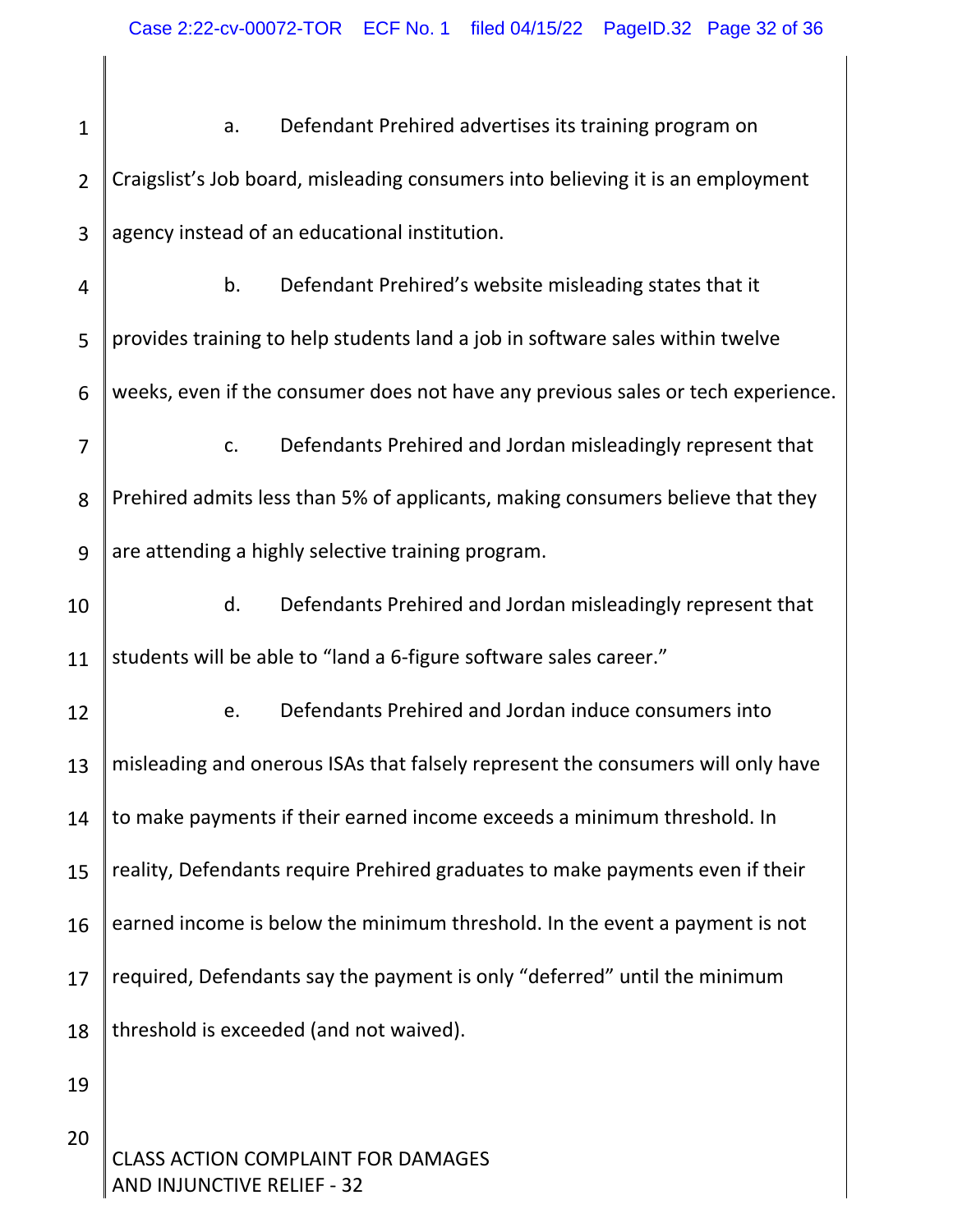| $\mathbf{1}$   |                                                                                | f.<br>Defendant Meratas designed, monitors, and collects unfair and                 |  |  |
|----------------|--------------------------------------------------------------------------------|-------------------------------------------------------------------------------------|--|--|
| $\overline{2}$ | deceptive payments under the ISAs.                                             |                                                                                     |  |  |
| 3              | Defendants unfair and deceptive acts and practices occurred in trade<br>90.    |                                                                                     |  |  |
| 4              |                                                                                | or commerce and injured or had the capacity to injure others.                       |  |  |
| 5              | 91.                                                                            | Defendants' general course of conduct as alleged in this Complaint                  |  |  |
| 6              |                                                                                | impacts the public interest.                                                        |  |  |
| 7              | 92.                                                                            | Defendant Jordan directed or participated in all of Defendants                      |  |  |
| 8              |                                                                                | Prehired and Meratas's unfair or deceptive conduct.                                 |  |  |
| 9              | 93.                                                                            | The acts complained of in this Complaint are ongoing or have a                      |  |  |
| 10             |                                                                                | substantial likelihood of being repeated.                                           |  |  |
| 11             | 94.                                                                            | As a direct and proximate result of Defendants' unfair or deceptive                 |  |  |
| 12             |                                                                                | acts or practices, Plaintiff and Class members suffered injury to their business or |  |  |
| 13             |                                                                                | property and lost money.                                                            |  |  |
| 14             | 95.                                                                            | Plaintiff and the Class are therefore entitled to an order declaring the            |  |  |
| 15             | ISAs null and void; enjoining the conduct described in this Complaint; actual  |                                                                                     |  |  |
| 16             | damages; treble damages pursuant to Wash. Rev. Code §19.86.090, costs of suit, |                                                                                     |  |  |
| 17             | including reasonable attorneys' fees; and such further relief as the Court may |                                                                                     |  |  |
| 18             | deem proper.                                                                   |                                                                                     |  |  |
| 19             |                                                                                |                                                                                     |  |  |
| 20             |                                                                                | <b>CLASS ACTION COMPLAINT FOR DAMAGES</b><br>AND INJUNCTIVE RELIEF - 33             |  |  |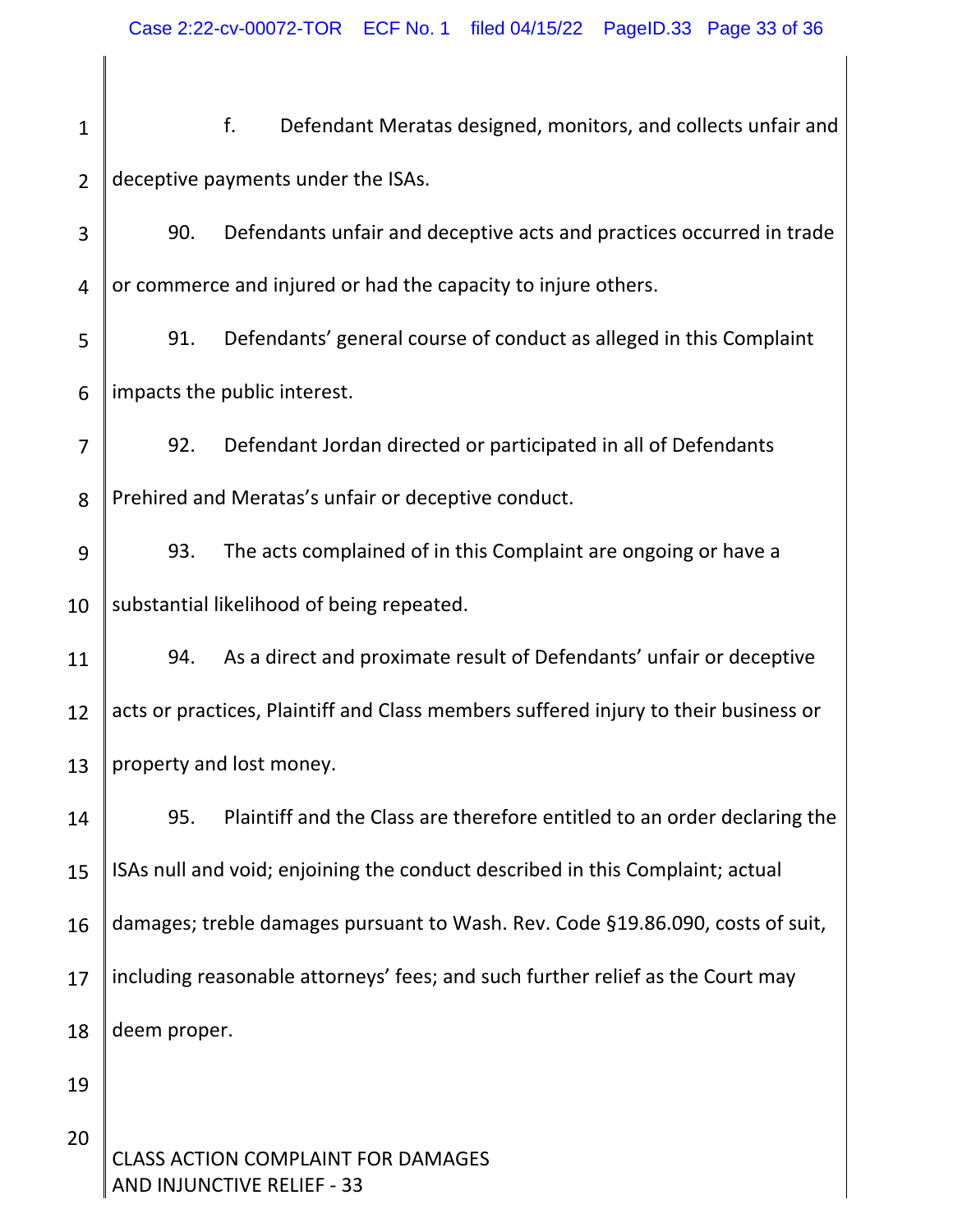| $\mathbf 1$    |                            |      | VI.<br><b>PRAYER FOR RELIEF</b>                                                 |
|----------------|----------------------------|------|---------------------------------------------------------------------------------|
| $\overline{2}$ |                            |      | WHEREFORE, Plaintiff prays for relief as follows:                               |
| 3              | Α.                         |      | For certification of the proposed Class as defined above;                       |
| 4              | В.                         |      | For an order appointing Plaintiff as representative of the Class and            |
| 5              |                            |      | the law firms of Terrell Marshall Law Group PLLC and Werman Salas P.C. as Class |
| 6              | Counsel;                   |      |                                                                                 |
| 7              | C.                         |      | For a trial by jury;                                                            |
| 8              | D.                         |      | For a declaration that Plaintiff and Class members' ISAs are null and           |
| 9              | void;                      |      |                                                                                 |
| 10             | Е.                         |      | For injunctive and declaratory relief prohibiting all of Defendants'            |
| 11             |                            |      | unfair or deceptive conduct, including by prohibiting them from:                |
| 12             |                            | i.   | Failing to comply with all provisions of Wash. Rev. Code 28C.10                 |
| 13             |                            |      | et seq.;                                                                        |
| 14             |                            | ii.  | Entering into ISAs with residents of the State of Washington;                   |
| 15             |                            | iii. | Engaging in any activities designed to collect amounts allegedly                |
| 16             |                            |      | owed under the illegal agreements;                                              |
| 17             |                            | iv.  | Misrepresenting in contracts and communications that                            |
| 18             |                            |      | consumers can earn specific amounts after undergoing                            |
| 19             |                            |      | Prehired's training program.                                                    |
| 20             | AND INJUNCTIVE RELIEF - 34 |      | <b>CLASS ACTION COMPLAINT FOR DAMAGES</b>                                       |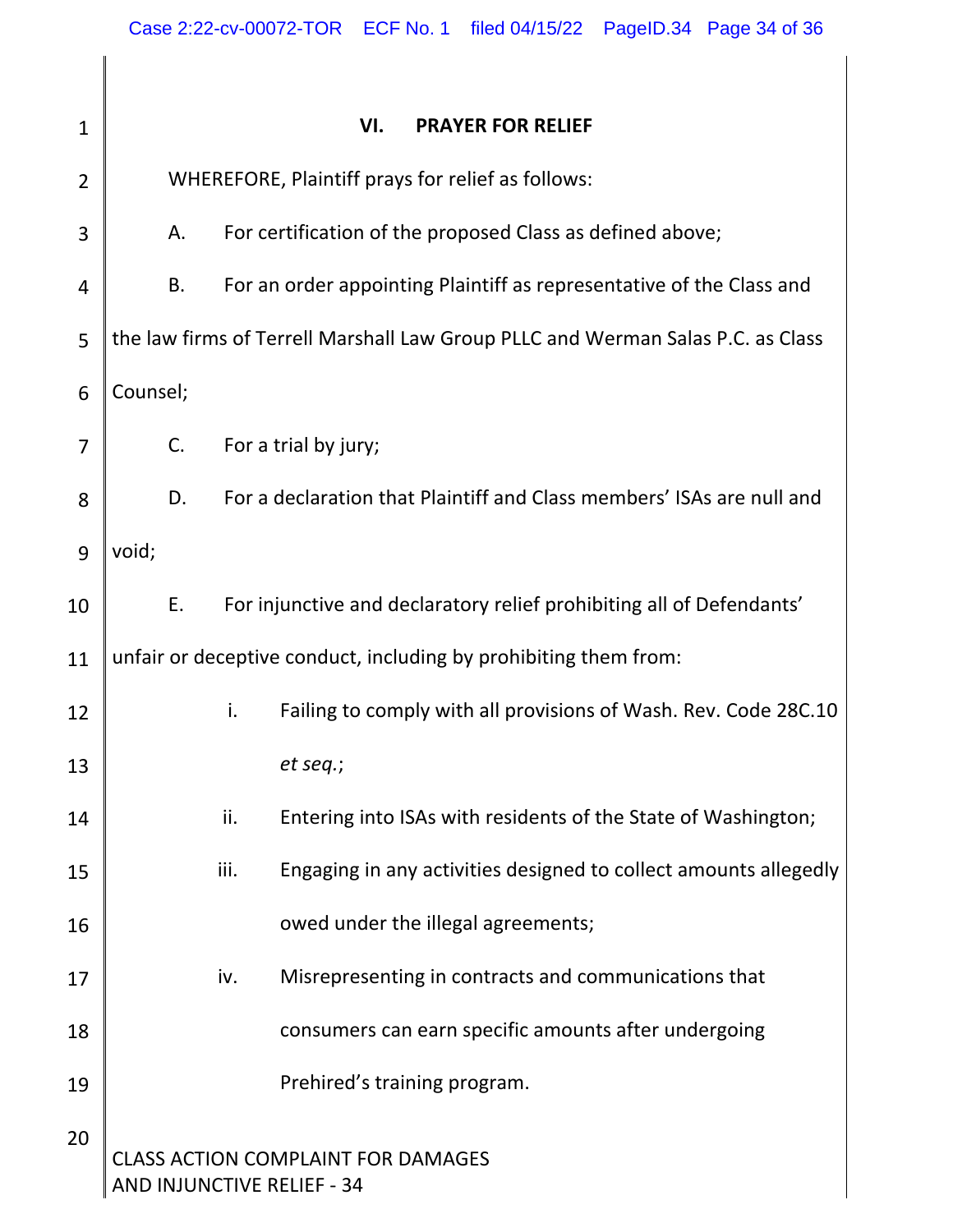| $\mathbf{1}$   | F.                    | For an award of disgorgement of all amounts Plaintiff and Class            |
|----------------|-----------------------|----------------------------------------------------------------------------|
| $\overline{2}$ |                       | members paid under the ISAs during the class period;                       |
| 3              | G.                    | For an award of actual damages;                                            |
| 4              | Н.                    | For an award of treble damages as allowed by Washington law;               |
| 5              | Ι.                    | Attorneys' fees and costs of suit, including expert witness fees, and      |
| 6              | prejudgment interest; |                                                                            |
| 7              | J.                    | The ability to amend this Complaint to conform to the evidence             |
| 8              |                       | obtained during the course of this action; and                             |
| 9              | К.                    | Such other relief as the Court deems just and proper.                      |
| 10             |                       | RESPECTFULLY SUBMITTED AND DATED this 15th day of April, 2022.             |
| 11             |                       | <b>TERRELL MARSHALL LAW GROUP PLLC</b>                                     |
| 12             |                       | By: /s/ Jennifer Rust Murray, WSBA #36983                                  |
| 13             |                       | Jennifer Rust Murray, WSBA #36983                                          |
| 14             |                       | By: /s/ Blythe H. Chandler, WSBA #43387<br>Blythe H. Chandler, WSBA #43387 |
| 15             |                       | <b>Attorneys for Plaintiff</b>                                             |
| 16             |                       | 936 North 34th Street, Suite 300<br>Seattle, Washington 98103-8869         |
| 17             |                       | Telephone: (206) 816-6603<br>Facsimile: (206) 319-5450                     |
| 18             |                       | Email: jmurray@terrellmarshall.com<br>Email: bchandler@terrellmarshall.com |
| 19             |                       |                                                                            |
| 20             |                       | <b>CLASS ACTION COMPLAINT FOR DAMAGES</b><br>AND INJUNCTIVE RELIEF - 35    |